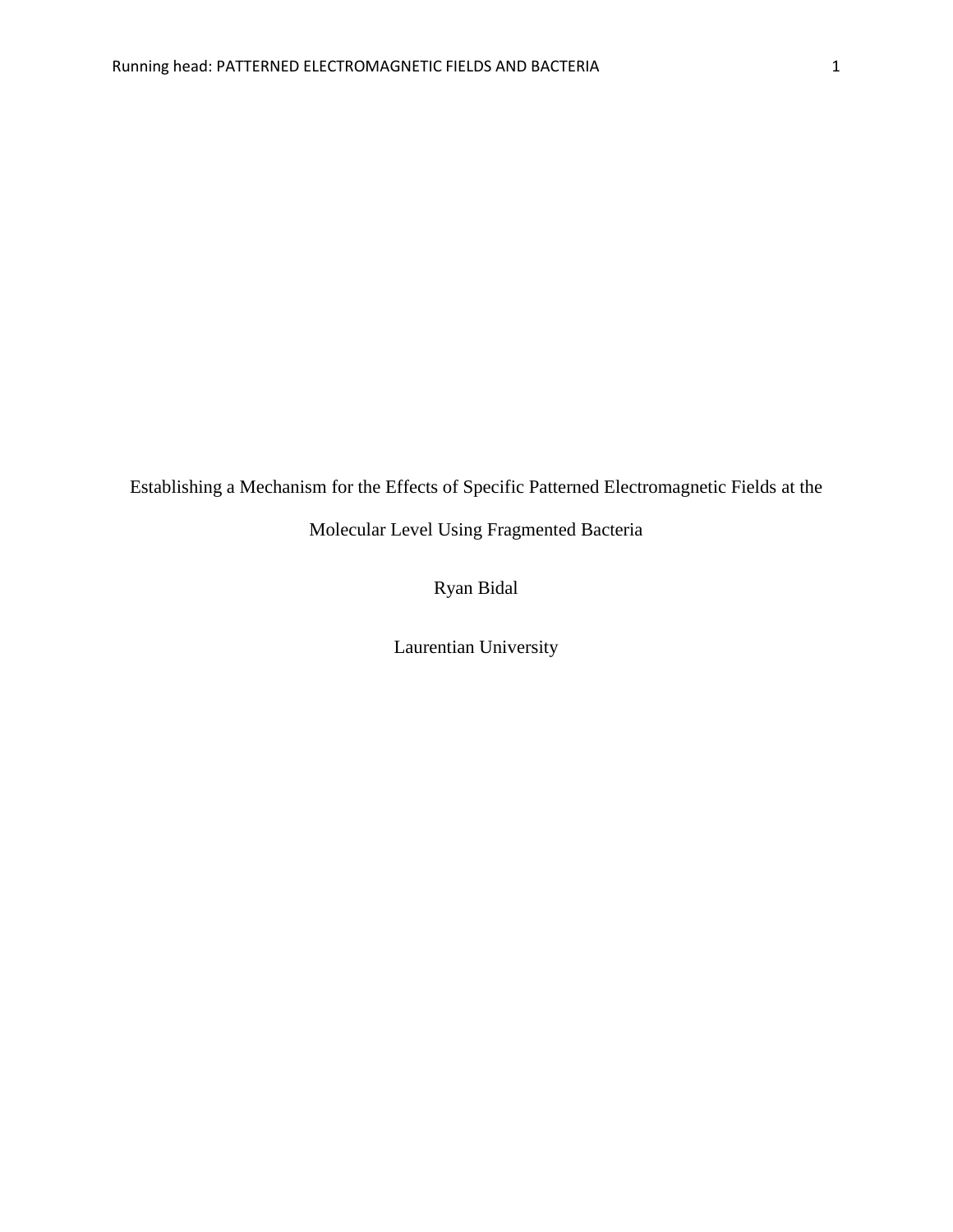## **Acknowledgement**

I would like to take this opportunity to thank those who have helped me throughout this journey. First, I would like to thank my supervisor Dr. Persinger for the overwhelming amount of guidance he provided me along the way and for helping with the statistical analyses. Second, I would like to thank Dr. Dotta for the many conversations we had which led to the creation of this idea and always keeping his door open for updates on the experiment. A special thank you goes to Prof. Lucas Tessaro for all of his advice, his assistance in conducting the experiment, always being able to fit me into his busy schedule to help prepare presentations for my proposal and thesis defense and for his valuable proofreading and editing skills. I would also like to thank Prof. Nirosha Murugan for her assistance in conducting the experiment and for teaching me how to effectively present my proposal and thesis defense. Another special thank you goes to Paul Guerin of the Biochemistry department for allowing me to use the centrifuge in his laboratory. Finally, I'd like to thank the Neuroscience Research Group, my close friends and my family for supporting me throughout this process. Without any of you, this would not have been possible.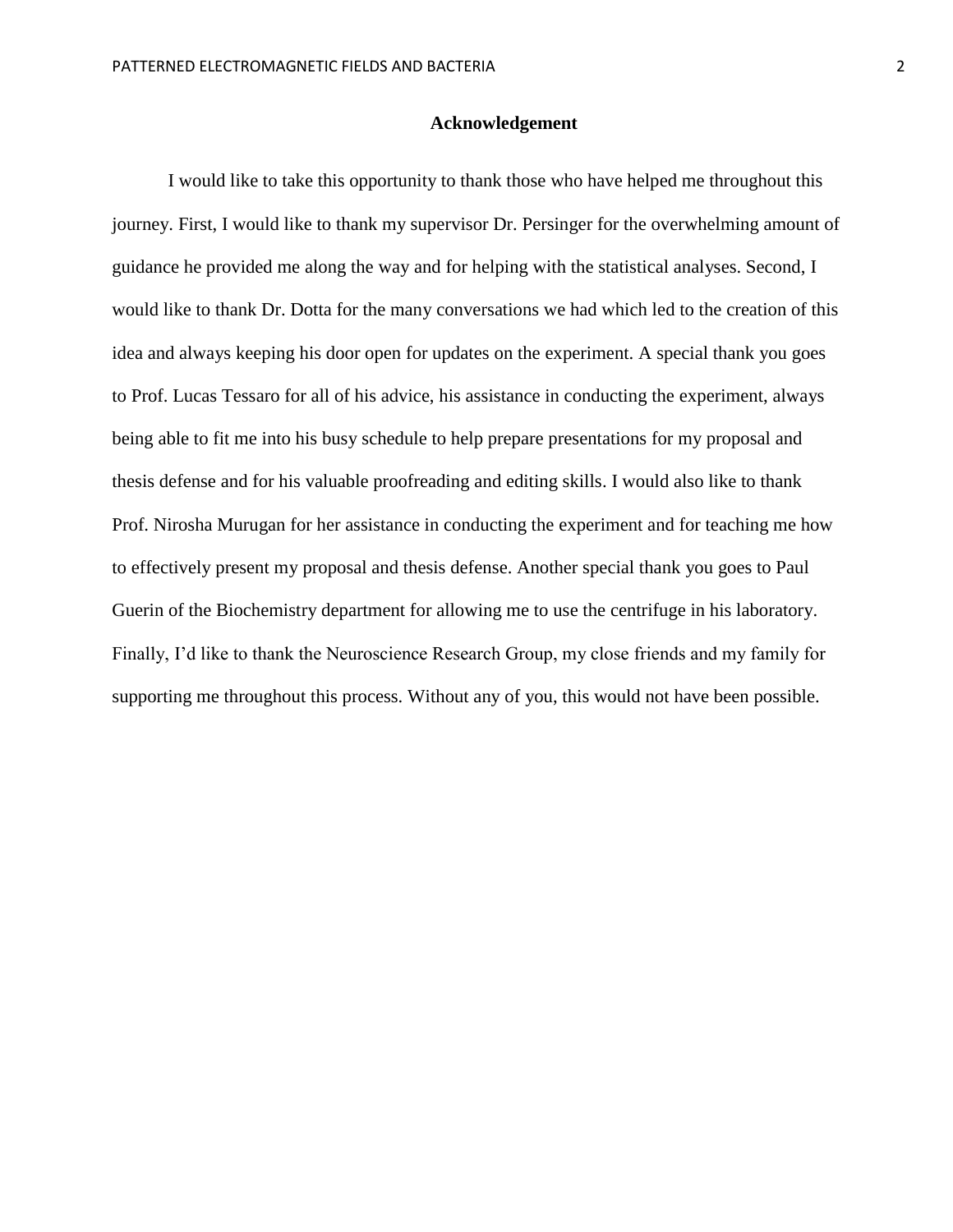#### Abstract

Electromagnetic fields (EMF) are a physical property resulting from the movement of charged particles, have elicited behavioral changes. Changes at the microscopic level have yet to be observed. In the present study, the objective was to determine if EMFs have an effect on biological matter and to determine the mechanism producing the change. Bacterial species were an ideal candidate for this type of research, as their rapid growth permitted extensive experimentation. Four separate species of bacteria (*Escherichia coli, Staphylococcus aureus, Staphylococcus epidermidis, Serratia marcescens*) were lysed to destroy their cellular integrity, exposed to one of three EMF conditions (Sham, Thomas-EMF, LTP-EMF) for 60 minutes, and analyzed using spectroscopic techniques. The effects of the EMFs were ascertained by analyzing the absorbance and fluorescence of biological matter pre and post treatment. Results demonstrated that there was approximately a 10-15% increase in absorbance for solutions exposed to an EMF condition compared to sham. The results indicate that the EMF exposure had no significant impact on the fluorescence of the biological matter within the solution. Biological matter from the different bacterial species had a significant impact on their fluorescence. Implications for these results regarding the theory of abiogenesis shall be discussed.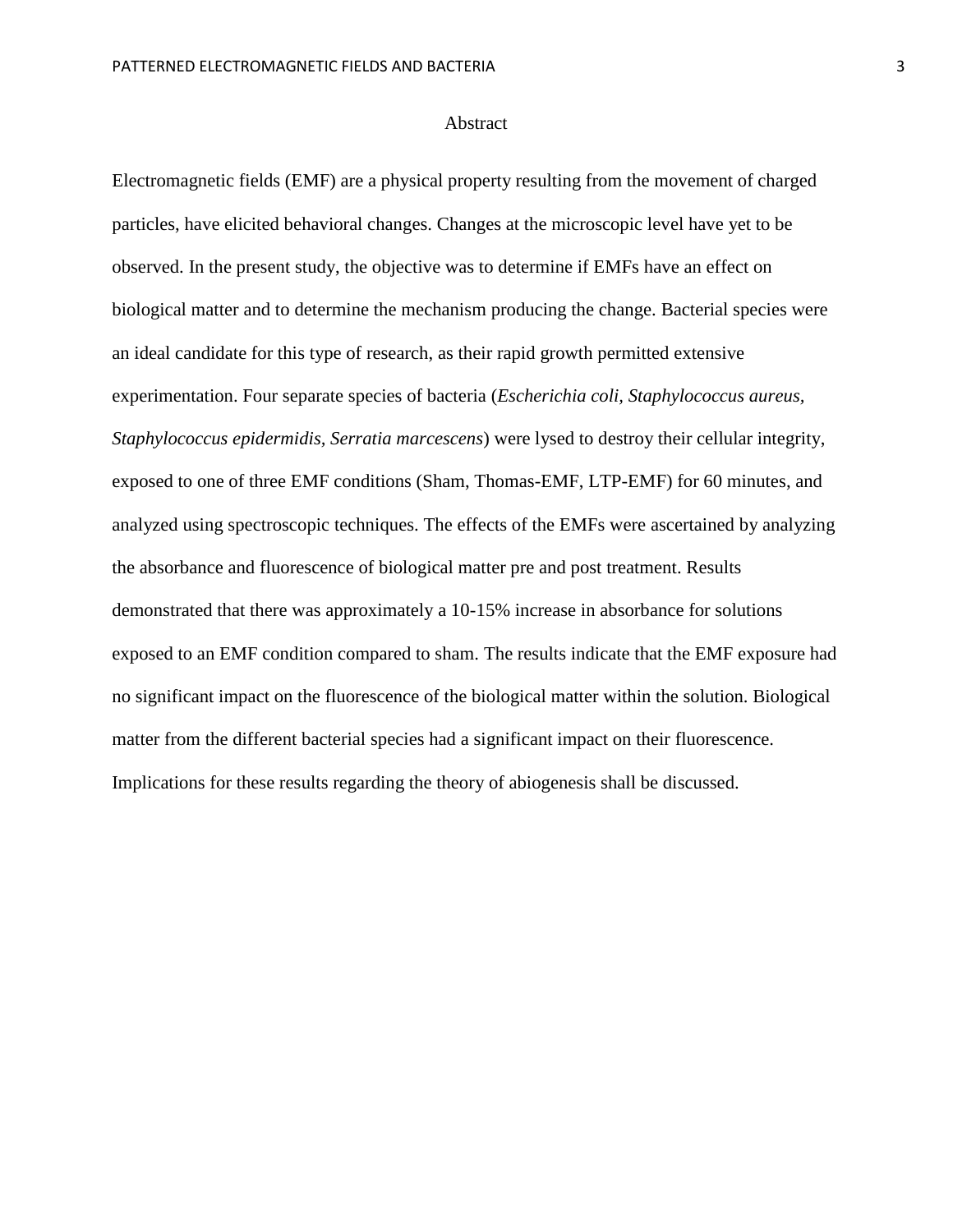# TABLE OF CONTENTS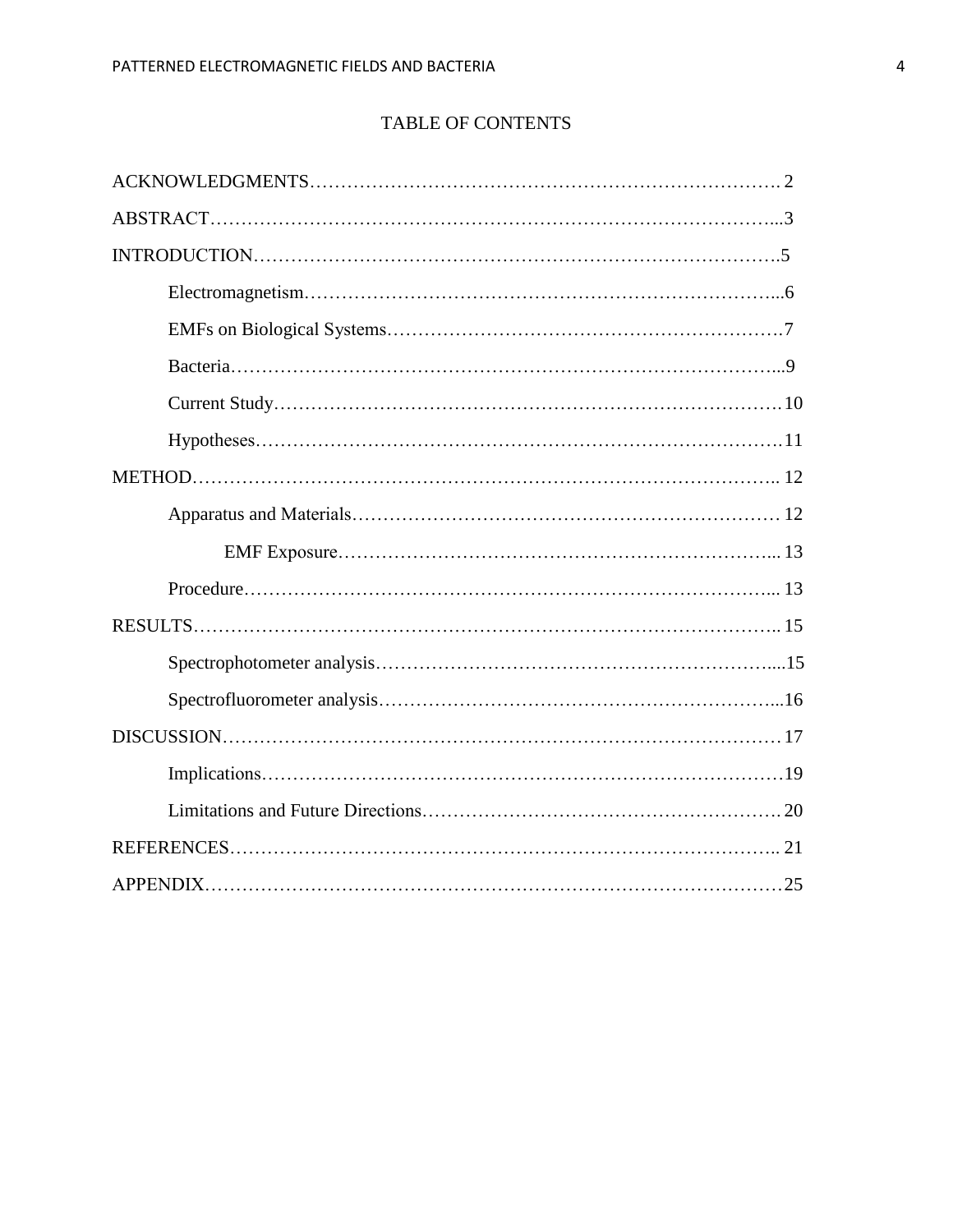Establishing a Mechanism for the Effects of Specific Patterned Electromagnetic Fields at the Molecular Level Using Fragmented Bacteria

All organisms inhabiting our planet, from the largest animals to single cell bacteria, are immersed within the Earth's natural magnetic field (Dotta & Rouleau, 2014). Other artificially made electromagnetic fields (EMFs) are also being generated in everyday life from power lines, smartphones, computers, cars, etc. Studies have shown that EMFs produce an extensive range of effects on biological systems which are dependent on the nature of the field being generated as well as the biological system itself (Fleming, Persinger, & Koren, 1994; Fojt, Strašák, Vetterl, & Šmarda, 2004; Mach & Persinger, 2009; Murugan, Karbowski, Lafrenie, Persinger, & Aegerter, 2013; Tessaro & Persinger, 2013). These effects include changes in perception, learning, memory, growth, cognition and more. Many of these studies report beneficial effects for these biological systems (Mach & Persinger, 2009) (Martin et al., 2005) (Tessaro & Persinger, 2013); however others have reported severe disruptions in these processes causing detrimental consequences (Fojt et al., 2004) (Murugan et al., 2013). They all suggest different hypotheses in regards to their mechanisms of action but none has provided conclusive evidence in support of any one mechanism.

The purpose of this study is to determine if EMFs interact with biological systems at the molecular level of discourse. Reports of changes in function by EMFs should be indicative of a change in structure since structure dictates function (Persinger, 2001). Studies, as mentioned above, have shown that EMFs interact with these biological systems; however they could only provide hypotheses regarding them. They do not mark or demonstrate any underlying mechanism at a smaller level of discourse. Therefore the following fundamental question also arises; how do specific EMFs interact within biological life forms? More specifically, the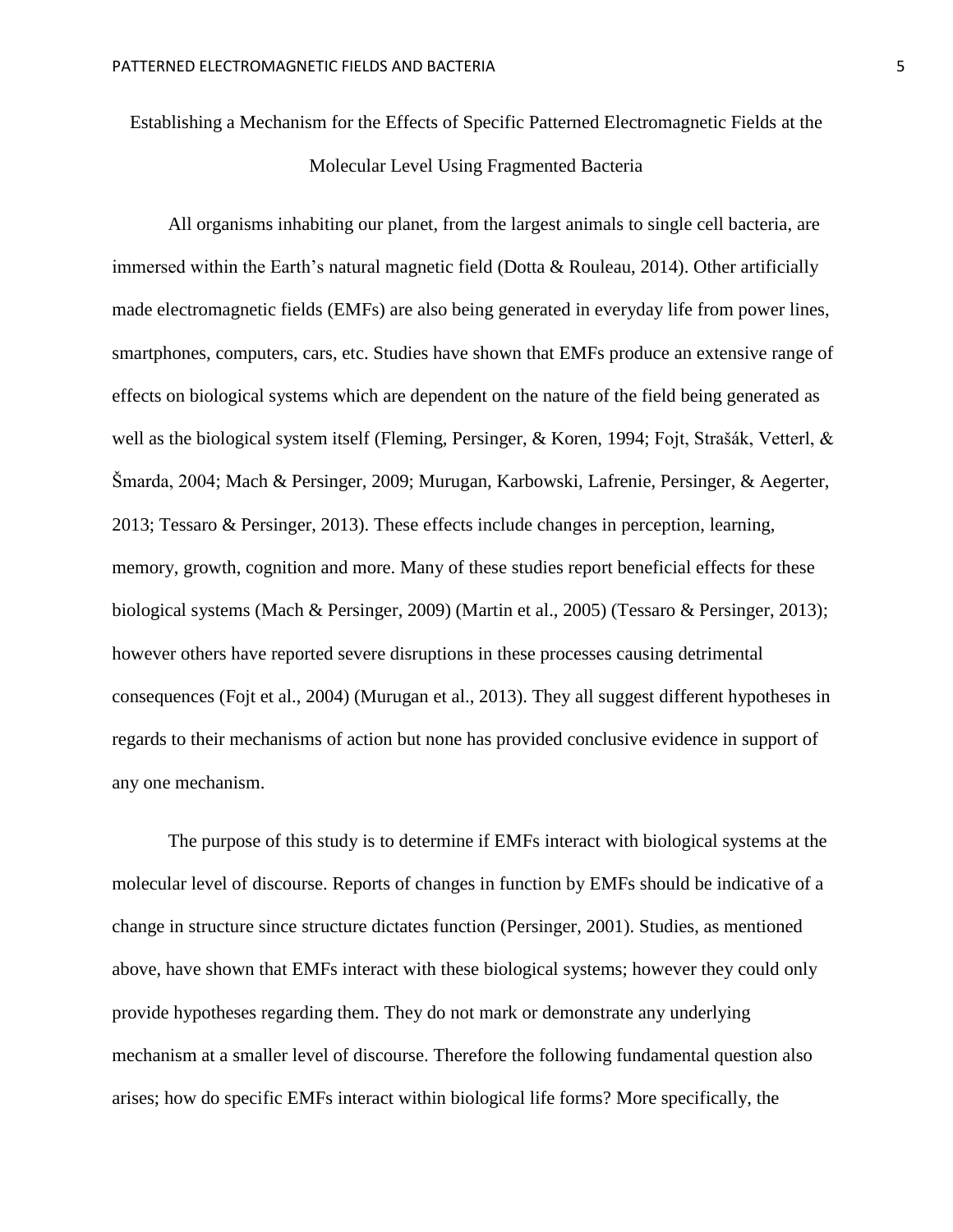purpose was to examine biological changes at the molecular level which may be causing these effects given that structure determines function. In order to explore these aspects, an understanding of the physics delineating EMFs will explain how they apply to biological systems.

## **Electromagnetism**

Electromagnetism is the phenomenon of electromagnetic forces produced by electrically charged particles (Fahidy, 2002). The electric component refers to the electrically charged particles while the magnetic portion demonstrates the attraction of opposing charges or repulsion of identical ones. An EMF is a physical property resulting from the movement of these charged particles (Fahidy, 2002). These fields are further described by Maxwell's equations which explain how the fields change in space by their sources (both the electrical and magnetic components) and how they propagate (Misner & Wheeler, 1957). Faraday's Law stipulates that the electric field circulates around the alternating magnetic field, that is, the electrically charged particles will move depending on the forces of attraction and repulsion similar to a magnet pulling or pushing another magnet (Barnes & Maekawa, 2007). Ampere's Law states that the magnetic field circulates around the alternating electric field (Griffiths, 1999). In other words, the forces of attraction and repulsion will differ if the electrically charged particles are moving within an area (Griffiths, 1999). These fields can be either static, where the intensity of the field remains unchanged as a function of time, or they can be dynamic, marking a fluctuation in intensity as a function of time (Pilla, 2006). As mentioned before, their effects are species and pattern dependent.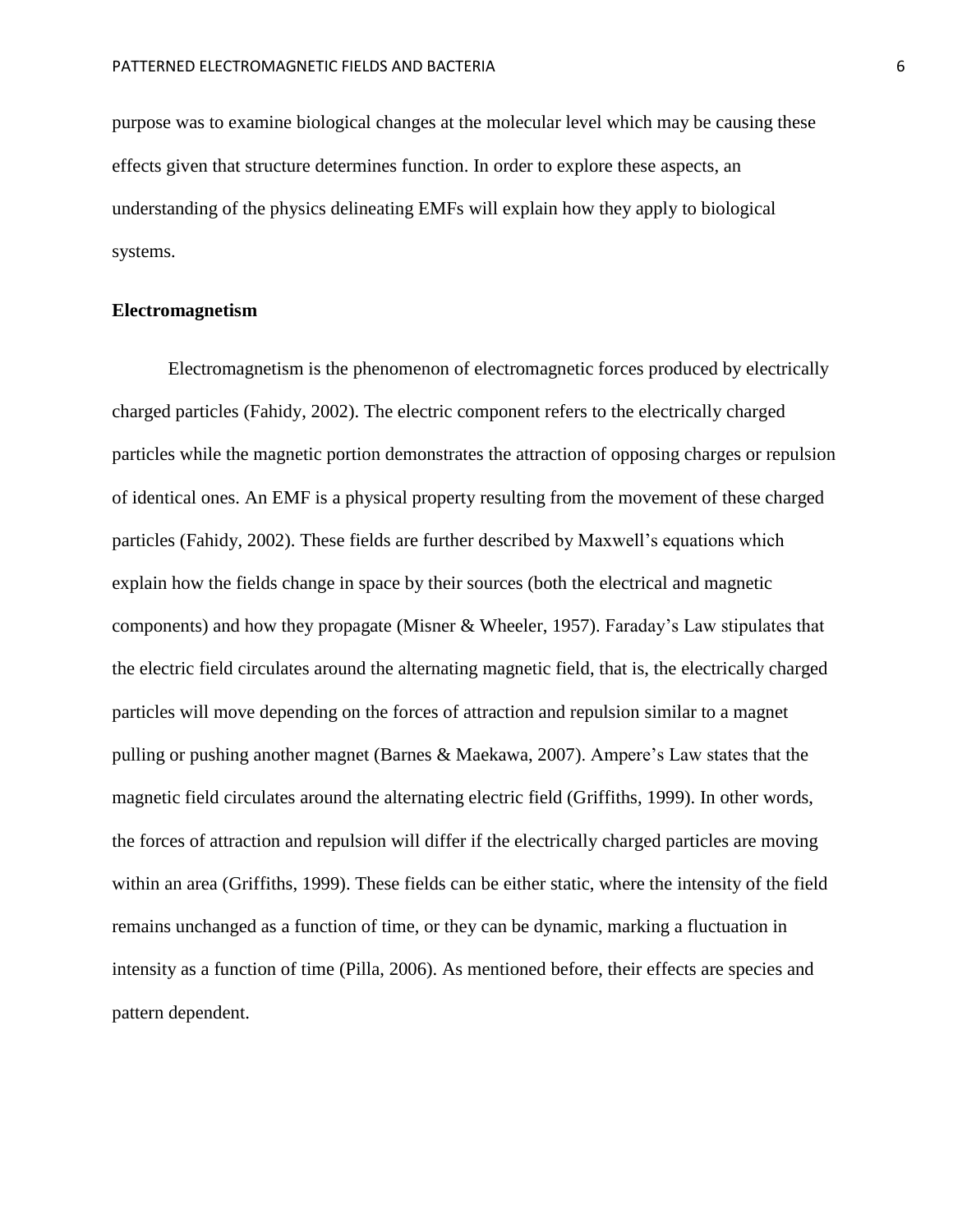EMFs are virtually ubiquitous in modern urban environments (Knave, 2001). Their sources include but are not limited to those produced by power lines and modern technological devices such as smartphones, iPods, televisions, vehicles, etc. (Knave, 2001). Biological systems also produce their own electromagnetic fields (Black & Robinson, 1990). The rationale is that all life forms are composed of the fundamental elements carbon, hydrogen, oxygen and nitrogen (Woodard & White, 1986). Every chemical element is associated with an electric charge, as subatomic particles that comprise elemental atoms are also charged protons (positive), electrons (negative) and neutrons (no charge) (Parr, Ayers, & Nalewajski, 2005). Many biochemical processes involve the movement not only of charged macromolecules, but of individual protons and electrons as well, generating biological EMFs (Fahidy, 2002). For example, during an action potential, protein channels within the axon membrane of the neuron change conformation to allow the influx of sodium ions into the neuron and efflux of potassium ions (Mueller & Rudin, 1968). These movements of ions create a fluctuation in electric charges and magnetic force, therefore generating an EMF (Fahidy, 2002). The heart also produces its own special EMF (Black & Robinson, 1990). Much like action potentials, the muscles of the heart also exhibit electrical activity via their pacemaker cells (Woodard & White, 1986). Ions flow through the membrane, thus creating electric potentials which allow the muscles to contract in order to pump blood from the heart to the body (Woodard & White, 1986). These all illustrate the importance of electromagnetism as a fundamental property of life.

## **EMFs on Biological Systems**

A significant amount of literature is now available which show that the effects of EMFs on living organisms are dependent on the species, and the particular behavior studied, as well as the pattern and intensity of the EMF. In a study by Fleming et al. (1994), it was shown that male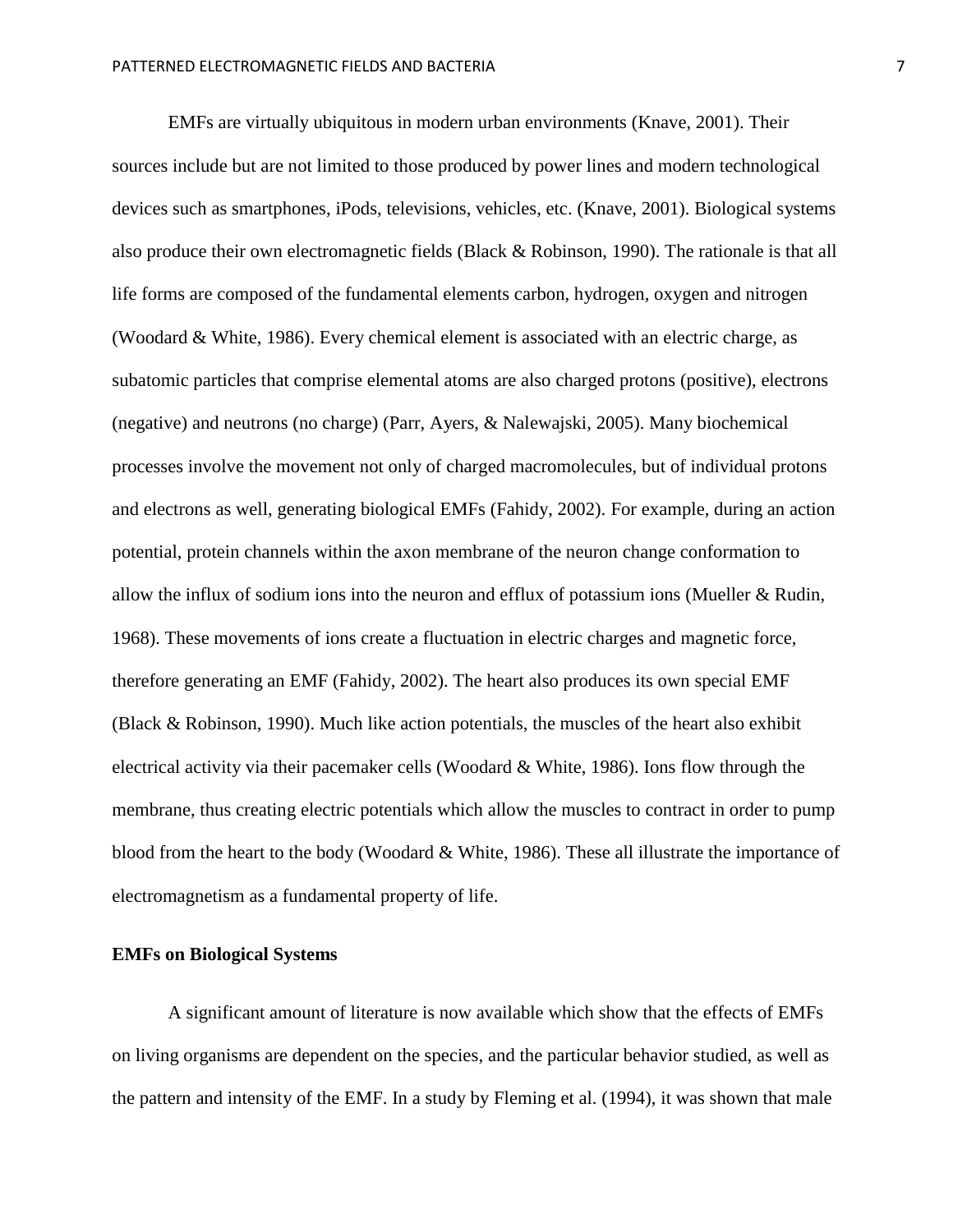Wistar rats exposed to a pulsed EMF for 30 minutes showed a decrease in their perception of pain. This study demonstrated that the Burst-X, an EMF simulating the pattern of the amygdala's neuronal activity, produced effects equivalent to 4 mg/kg of morphine. This indicated that EMFs could initiate effects similar to their pharmaceutical counterpart.

A study by Martin et al. (2005) involved the exposure of male Wistar rats to the Thomas pattern EMF for varying durations of time and compared their pain threshold to controls (sham field). Rats exposed to the field pulse pattern for 30 minutes and tested 4 hours later marked a significant difference in latency time compared to their baseline thus delaying their perception of pain. The researchers hypothesized a change in the neuronal activity of the claustrum via the secondary messenger nitric oxide.

In another study, Mach and Persinger (2009) exposed groups of either normal or brain damaged rats to either a sham or LTP-EMF during a water maze behavioral task. Brain damage was caused by lithium-pilocarpine induced seizures. The brain damaged animals showed a significant improvement in the behavioral task compared with controls when exposed to LTP-EMF during the task. This would implicate changes in the synaptic structure of neurons associated with learning and memory.

Tessaro and Persinger (2013) revealed that EMF may increase the regeneration rate of bisected planarian flatworms. Planaria were exposed to the Thomas-EMF for durations ranging from 0 minutes to 180 minues) after being segmented at the level of the pharynx. Results showed that the field exposure had an optimal regeneration rate following 45 minutes of exposure. They hypothesized the activation of the p38-mitogen activated protein kinase (p38-MAPK) and heat shock protein 70 (hsp70) pathways to induce cell regeneration.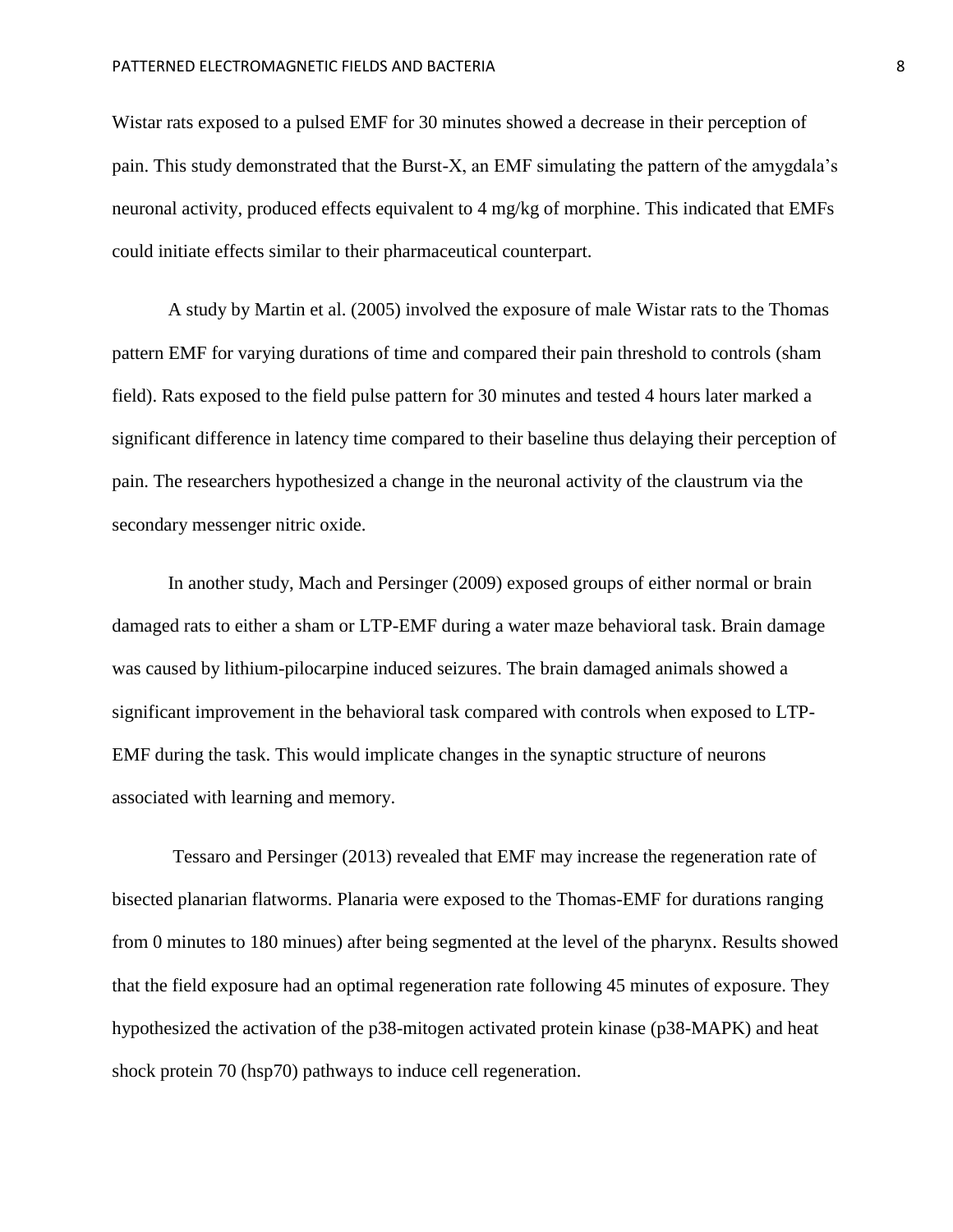Murugan et al. (2013) demonstrated that EMFs can also be harmful to an entire organism. They subjected planaria to the Thomas-EMF for 6.5 hours for four days, followed by an exposure to a simulated geomagnetic storm for an additional 6.5 hours on the 5th day. Results showed a 100% mortality rate 24 hours subsequent to the geomagnetic field exposure. Switching the order did not produce dissolution of planaria, thus showing that the effect was very sensitive to the order of the EMF. They postulated a weakening of protein structure which may have caused an overwhelming influx of calcium into the cell provoking cell death.

As discussed above, EMFs produce a large diversity of effects. In order to determine their potential mechanism at the molecular level, a cellular model will be required for experimentation. Bacteria will make for a perfect model in providing such an insight.

## **Bacteria**

Bacteria are prokaryotic unicellular microorganisms and are considerably smaller than human eukaryotic cells (Gitai, 2005). These organisms are easy to manipulate due to their rapid reproduction rate (Gitai, 2005). Like the eukaryotic cell, they possess a membrane which encompasses their cytoplasm and regulates the flow of substances leaving and entering the cell (Gitai, 2005). They are devoid of a "true" nucleus in the sense that they lack a nuclear envelope to contain and protect their genetic material (Gitai, 2005). Many of the most fundamental biochemical processes are identical across eukaryotic and prokaryotic cells, known as genetic conservation. With respect to the current study, all organic matter and living organisms are comprised of the same essential components of matter. These major structural and molecular similarities make bacteria a powerful tool in studying fundamental properties (Gitai, 2005).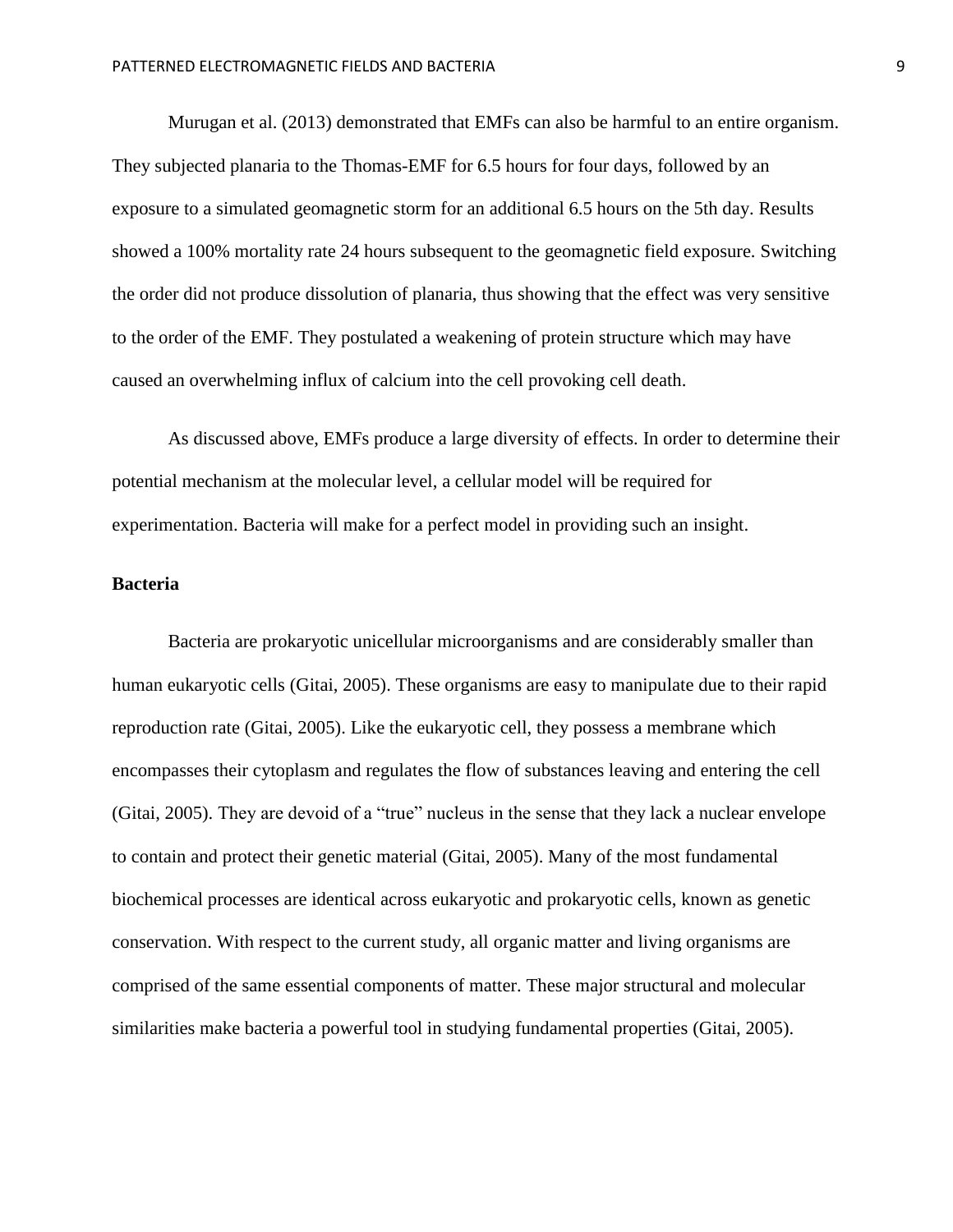Fojt et al. (2004) exposed three different strains of bacteria (*Escherichia coli, Leclercia adecarboxylata and Staphylococcus aureus*) to an extremely low frequency sinusoidal wave EMF for 12 minutes. They diluted the bacterial solutions and plated them on a Petri dish for exposure. Subsequent to the exposure, they were incubated for 24 hours prior to counting the number of colonies. They noticed a 60% decrease in colony forming units (CFU), or the amount of bacteria on the dish. Their hypothesis denotes the alterations in the permeability of charges within the cell membrane however it has not been tested.

## **Current Study**

The objective of the present study is to determine if EMFs have a gross effect at the macromolecular level of biological matter. Previous literatures have all hypothesized changes in pathways which led to the differences observed. However, a definitive link between changes in molecular structure with biological function in response to EMFs has been made. Since structure dictates function (Persinger, 2001), determining if molecular changes of the cell occur subsequent to the EMF exposure could show how these fields produce their effects, since cells are the building blocks for all life forms.

This study is essential in expanding the knowledge of how EMFs exhibit these effects. If EMFs can affect the structure of molecules, then maybe we can develop an EMF to promote proper molecule structures. Examples of such structures are protein channels imbedded within the cell membrane. These can create irregular ion flux by protein dysfunction when it is misfolded. Correcting the structure would theoretically restore proper functioning of the protein thus fixing the malfunction. This may also help in the opposite, where destruction is required for improvement. A classic example is that of cancer. Understanding how electromagnetic fields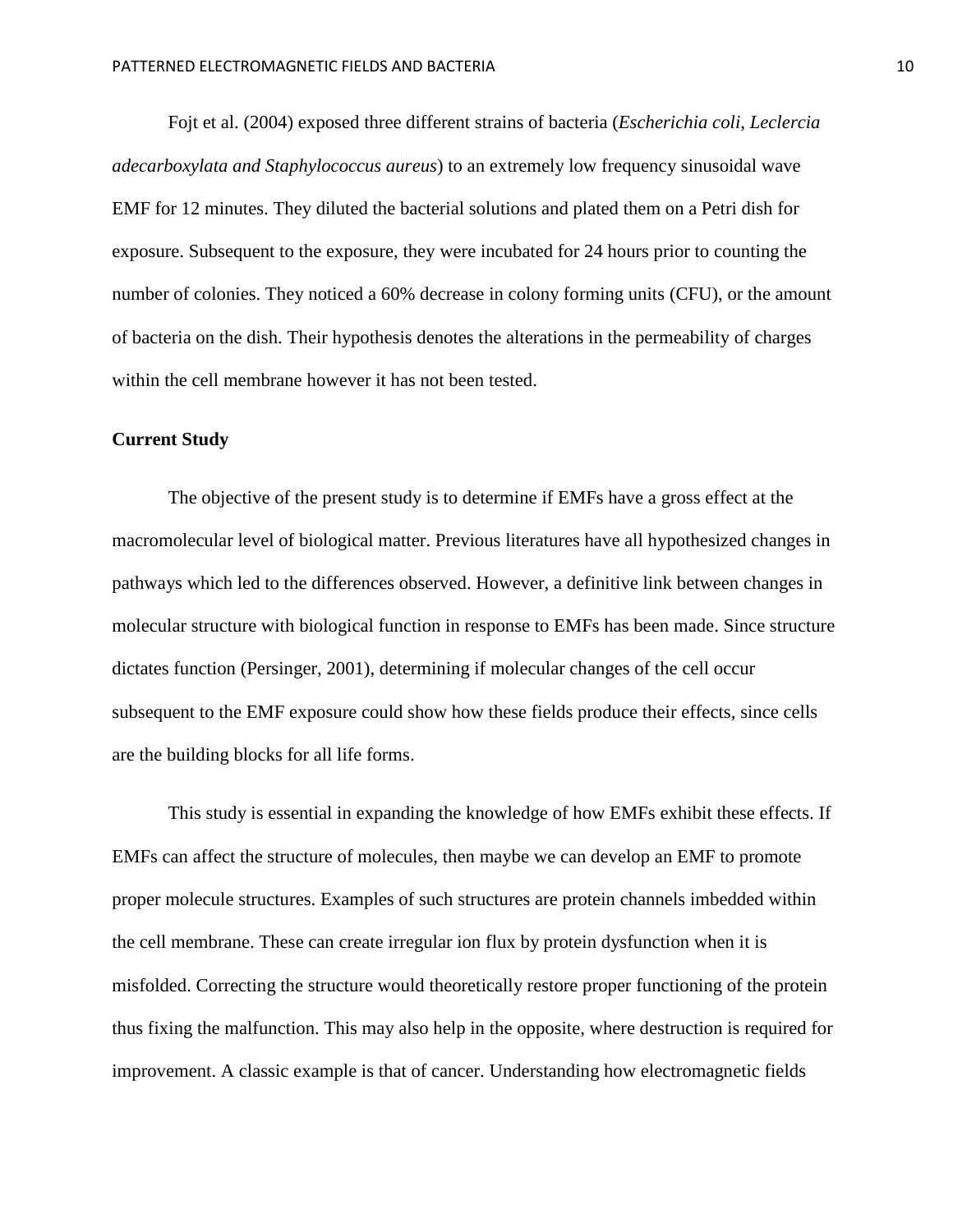affect biological systems may provide insight on developing a tool to counteract cancerous growth and eliminating it from the affected area.

## **Hypotheses**

There was a hypothesized main effect for EMF exposure. Fojt et al. (2004) denoted a decrease in bacterial reproduction subsequent to an EMF exposure possibly due to the changes in the cell membrane. Since an EMF constitutes a movement of charged particles and the bacteria are composed of matter with charges, then the changes in electromagnetic forces of attraction and repulsion should produce changes in the properties of the biological matter due to the EMF's influence on surrounding matter.

There was a hypothesized main effect for bacteria. Fojt et al. (2004) showed a decrease in bacterial reproduction for all three species of bacteria; however the rate of change was different. Since every bacterium has a different structural makeup, they will respond differently to the EMFs. *Escherichia coli* and *Serratia marcescens* have a double membrane compared to *Staphylococcus aureus* and *Staphylococcus epidermidis* single membrane with a thicker layer which may affect the degree of change.

Lastly, there was an expected interaction in that the EMFs will produce different effects depending on the bacterium. As mentioned in the literature review, EMFs produced remarkably different effects depending on the organism it was applied to. Martin et al. (2005) applied the Thomas field to rats and showed a delay in response time to pain whereas Tessaro and Persinger (2013) demonstrated that planarian worms had an increase in regeneration after being exposed to the same patterned field. The matching field being applied to two distinct species marked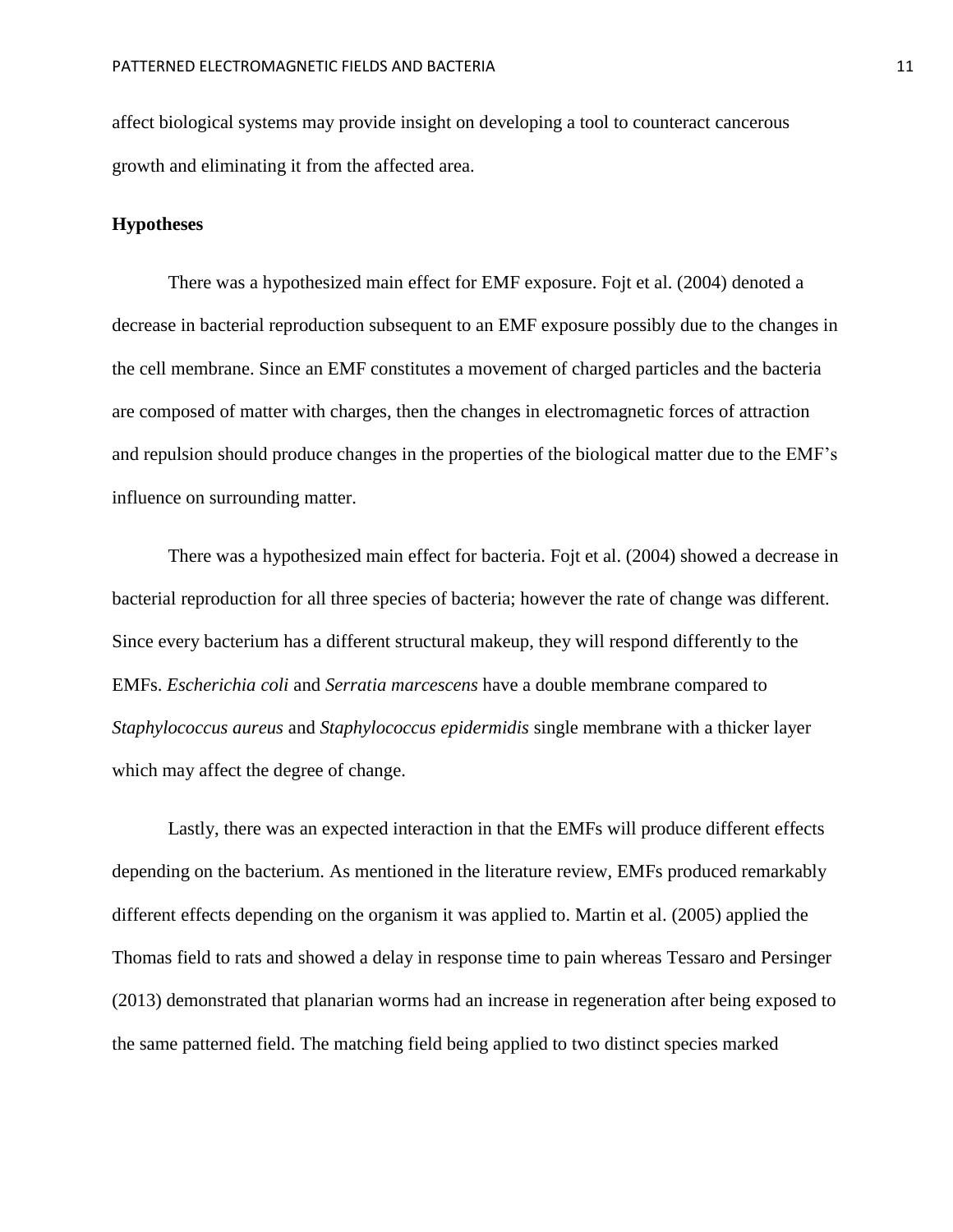different effects. The same should occur here because each bacterium has structural properties that are different from one another.

## **Method**

## **Apparatus and Materials**

This experiment required the utilization of a spectrophotometer. The spectrophotometer's mechanism involves shining a ray of light through a solution (Rendina, 1971). When the light hits regions containing fragments, it gets absorbed (Rendina, 1971). However, light that is not absorbed will transmit through the solution and be detected by the detector which will project an absorbance value compared to a blank solution (for this experiment, it is a tube containing the same solution as bacteria without any bacterial debris being present) (Rendina, 1971). An increase in absorbance is a correlate of aggregation as it implies less light is travelling through to the detector and therefore being absorbed by a structure becoming larger (Ruban, Horton, & Young, 1993)

Another instrument used in this experiment was the Olis Rapid-Scanning Monochromator spectrofluorometer. This device operates similarly to the spectrophotometer in regards to shining a ray of light to the solution (Rendina, 1971). However this light shines at a specific excitation wavelength to detect specific properties of the biological matter within the solution (Rendina, 1971). For this experiment, the excitation wavelength was set at 280nm, a wavelength of light that is absorbed by the amino acid tryptophan (Bronk & Reinisch, 1993). Afterwards, the light absorbed is emitted. The detector collects the rays emitted and produces a spectrofluorescent analysis of the fluorescent counts (photon emission) within a specific range set by a computer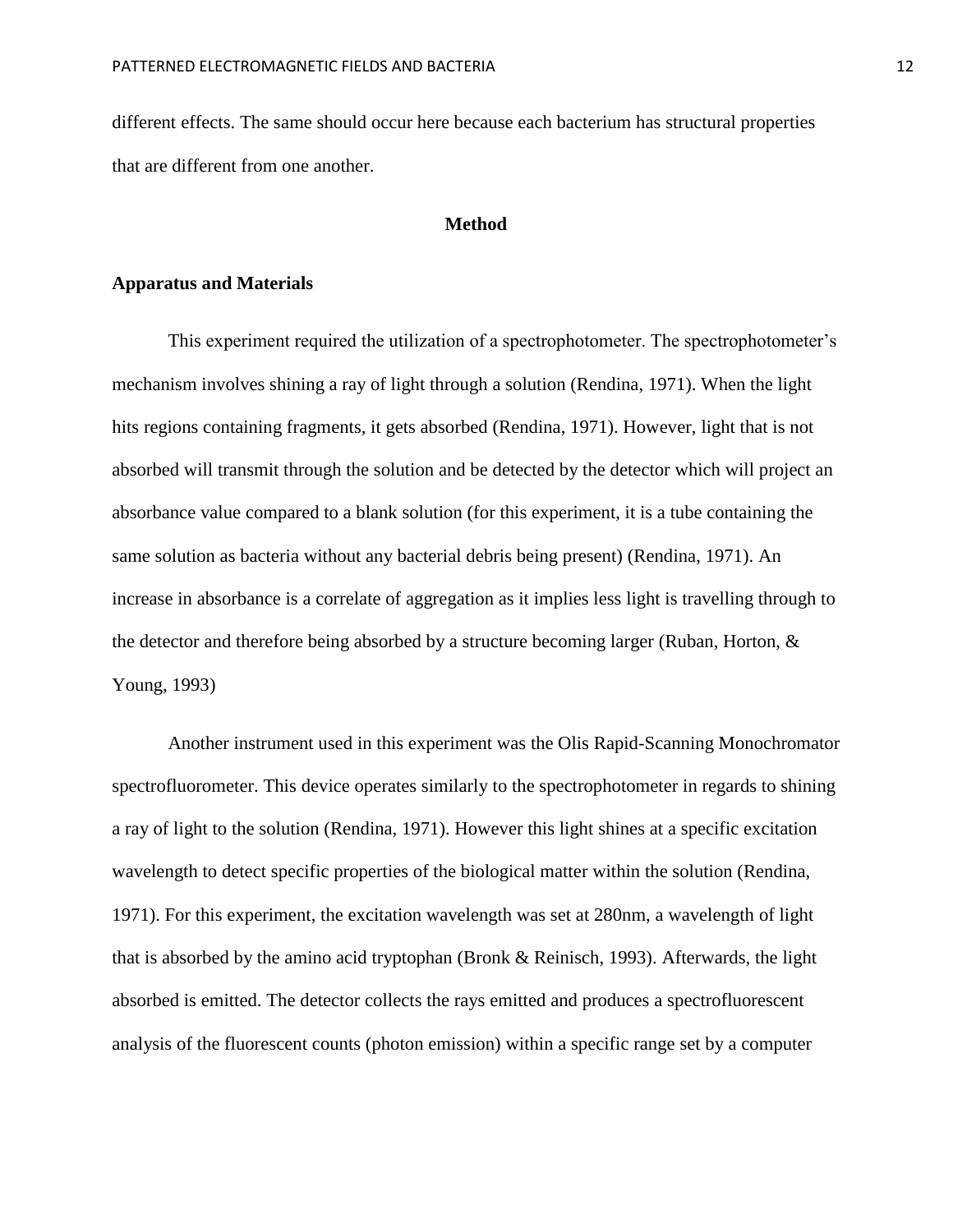software (Rendina, 1971). The range was set between 300nm-400nm because the peak emission wavelength of tryptophan is approximately 350nm (Dalteria et al., 1986).

#### **EMF Exposure**

The fields were produced using Helmhotz coil wrapped around plastic crates, a Zenith-386 computer with a specialized software and a digital to analogue (DAC) converter. The Thomas field was generated by converting a row of 849 numbers between 0 and 255 into the appropriate current required to generate it. All values above 127 had a positive polarity whereas values below 127 had a negative polarity. The voltages ranged from -5V to +5V with an average intensity of 38mG (milliGauss). Each pattern of the Thomas field lasted 2.55s with each point value being presented for 3ms. The time between pattern presentations was also 3ms. The LTP field was generated using the same equipment. However, 225 numbers between 127 and 256 were converted, providing strictly with positive polarity and ranged between  $0V$  to  $+5V$ . Each point value was presented 1ms apart and the entire pattern was shown once every 4s. The average intensity was approximately 3mG. The groups receiving the Sham-field condition were placed within the same Helmholtz coil without any of the equipment running.

## **Procedure**

The first independent variable that was utilized in this experiment was bacteria, measured in colony forming units (CFU, amount of bacteria present in the solution). This IV consisted of four different species of bacteria: *Escherichia coli* (4.0 x 10<sup>9</sup> CFU/mL)*, Staphylococcus epidermidis* (7.0 x 10<sup>9</sup> CFU/mL)*, Staphylococcus aureus* (3.0 x 10<sup>9</sup> CFU/mL) and *Serratia marcescens* (1.0 x  $10^9$  CFU/mL). These four bacterial species are commonly found in the human flora (Sears, 2005). *Escherichia coli* and *Serratia marcescens* are Gram-negative bacteria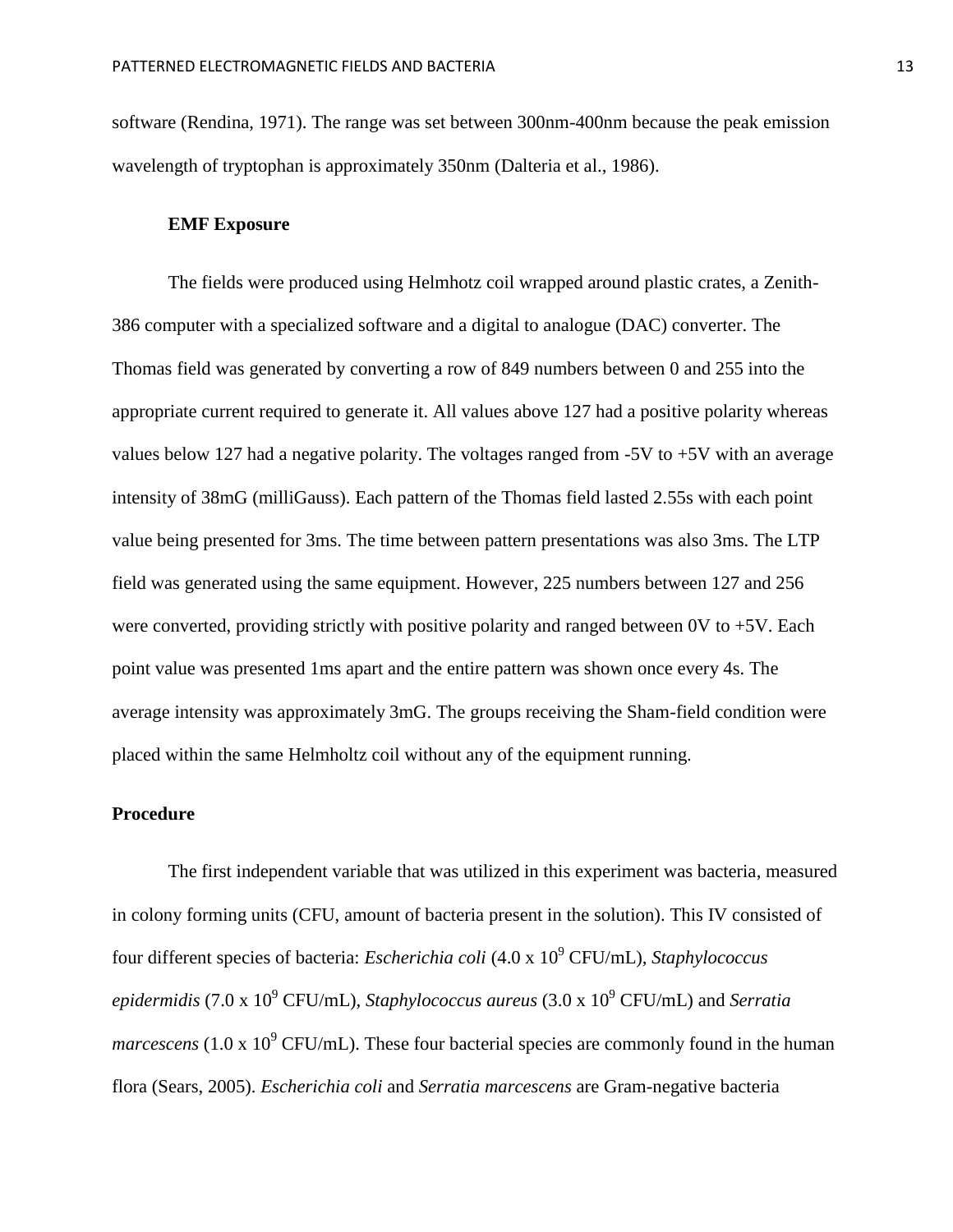(presence of an outer membrane) whereas *Staphylococcus aureus* and *Staphylococcus epidermidis* are Gram-positive (single membrane with a thickened peptidoglycan layer) (Hugenholtz, 2002).

The second independent variable that was explored was the EMF pattern. For this experiment, two different EMFs were employed: the Thomas pattern, which was shown to induce analgesic effects in rats (Mach & Persinger, 2009) and played an important role in the destruction of an entire organism (Murugan et al., 2013), and the LTP pattern that marked enhanced learning in brain damaged rats (Tessaro & Persinger, 2013). The Thomas field is described as a continuous field of 3ms pulses at 25Hz (Hertz) for the first 200ms followed by a reduction to 6Hz for the last 500ms (Murugan et al., 2013). The LTP field, on the other hand, consisted of a 5ms pulse followed by four 5ms pulses in rapid succession (10ms in between each) 150ms later (Tessaro & Persinger, 2013).

The first dependent variable that was observed in the current study was the biological matter's optical density. This current study will look at determining the amount of light travelling through the solution which is related to the nature of the biological matter in the solution. This will be measured using a spectrophotometer to determine the opaqueness before and after the electromagnetic field exposure. This will quantify any differences in the biological matter's optical density.

The second dependent variable that was analyzed was the fluorescent counts (the amount of photons emitted) of the bacterial species. This will be measured using the Olis Rapid-Scanning Monochromator spectrofluorometer to identify any specific changes tryptophan.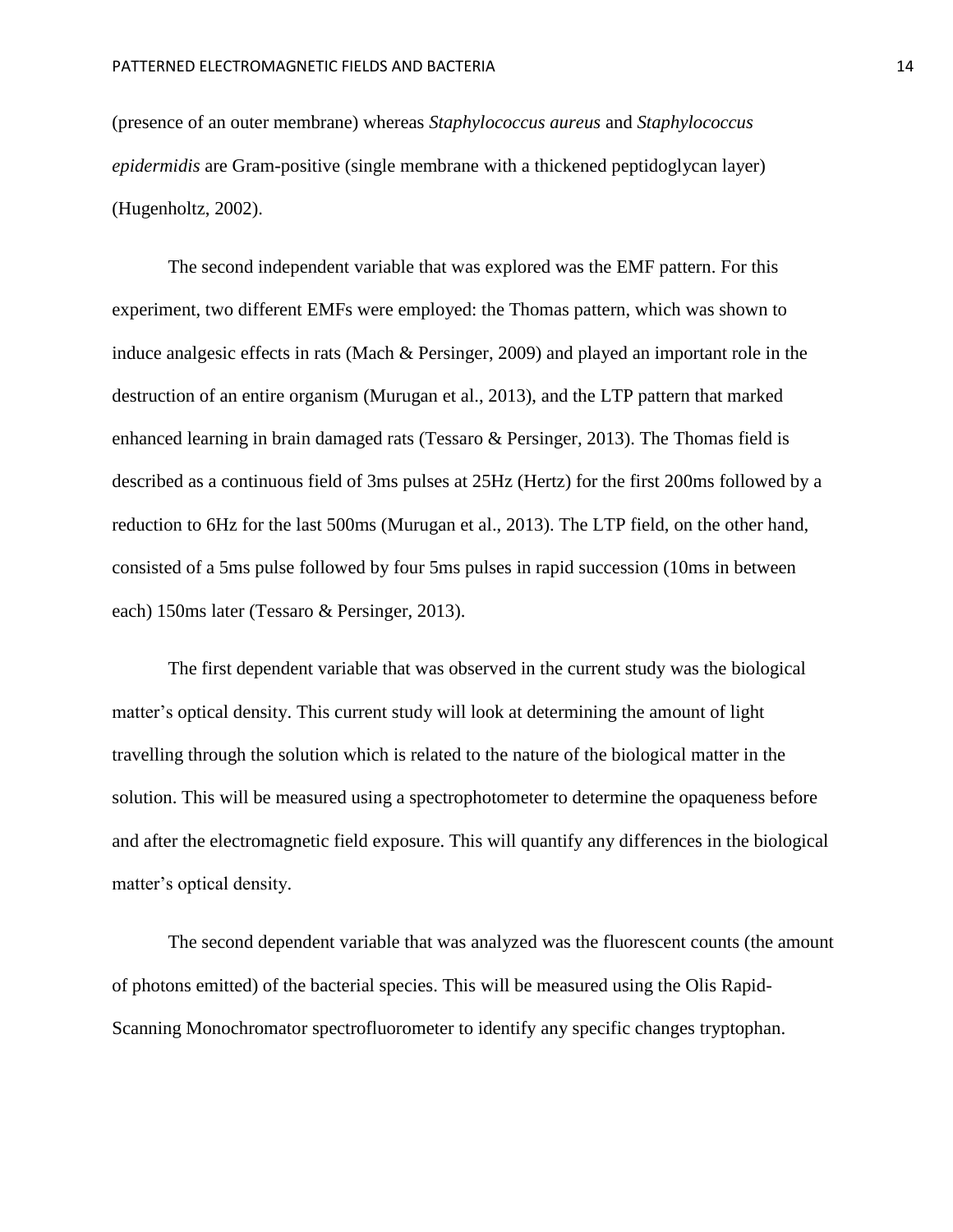Bacteria were prepared 24 hours in advance prior to any experimentation. In order to prepare the solutions,  $100 \mu L$  of the stock solutions (concentrations ranging in the range of  $10^9$ ) bacteria/mL) were placed in 10mL of nutrient broth contained in a 15mL centrifugation tube sealed by a red cap. They were then placed in an incubator with a temperature of  $37^{\circ}$ C in order to maximize the conditions for the bacteria to reproduce. After 24 hour incubation, they were centrifuged at 22 000 G (13 000 rpm) for 15 minutes to induce fragmentation due to the pressure associated with the rapid spinning. Further fragmentation was induced via mechanical shearing using 30-gauge and 26-gauge needles. The small opening increased the pressure within the needle when force was applied to eject the bacteria, thus causing fragmentation. The fragmentation is crucial in order to ascertain that the bacteria are in an inactivated state. Lysed solutions were then placed in the Helmholtz coil and randomly exposed to the Sham-field, Thomas field or LTP field conditions for 1 hour. Spectrophotometry and spectrofluorometery measurements were performed to acquire baseline measurements both pre and post EMF exposure. This procedure was conducted in triplicate.

### **Results**

## **Spectrophotometer analysis**

The results of this experiment support the concept that EMFs affect biological matter. Results of the two-way analysis of variance (ANOVA) of absorbance values by species by EMF conditions indicated that the EMF conditions had a significant main effect on the magnitude of the difference in absorbance values  $(F(2,32) = 8.140, p < .05, \eta^2 = 0.356)$ . Tukey's *post hoc* test revealed that the Sham field condition (*M*=-0.0017, *SE*=0.00207) was significantly different from both Thomas-EMF (*M*=0.0392, *SE*=0.00773) and LTP-EMF (*M*=0.0283, *SE*=0.00683)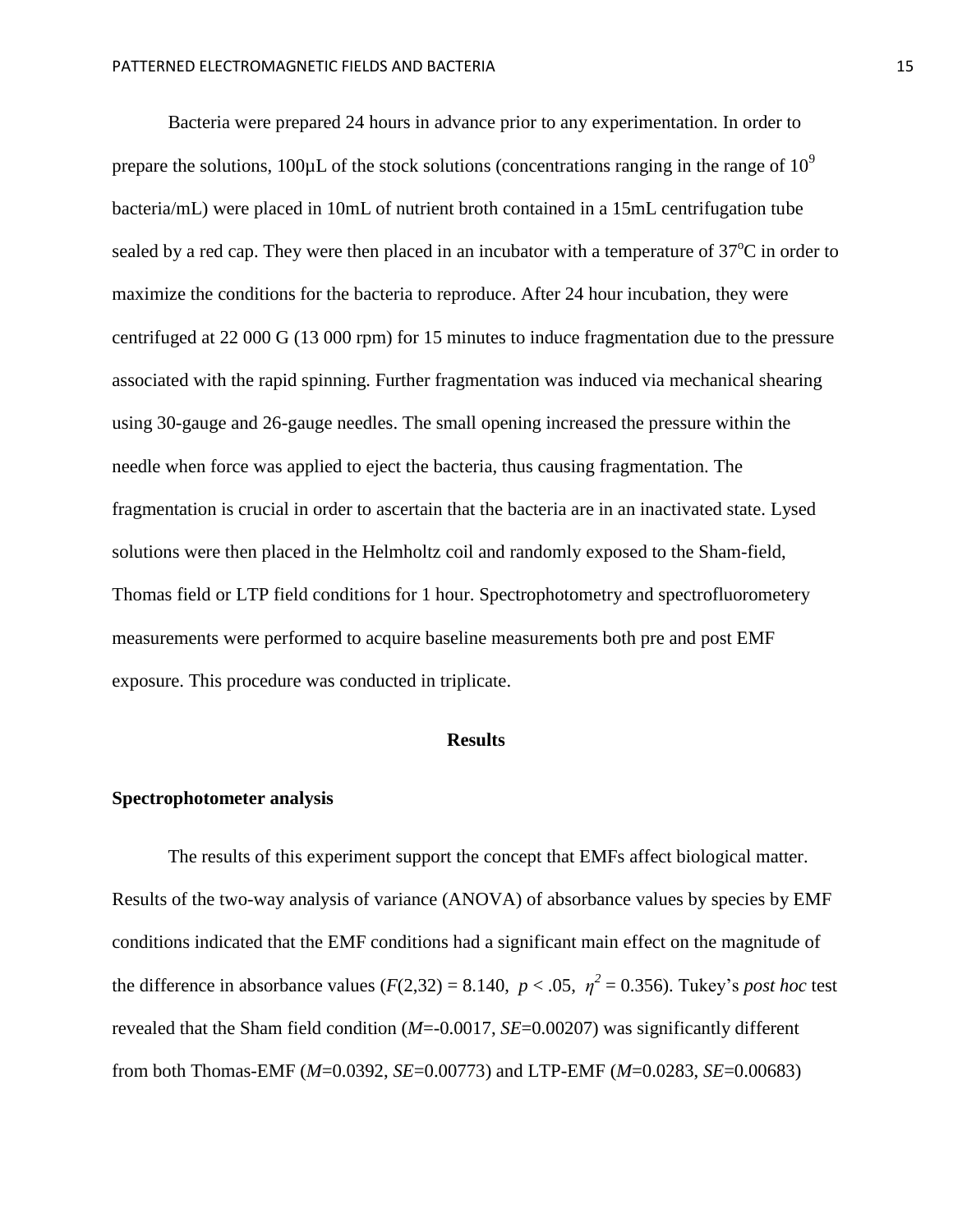conditions (Appendix, Figure 1). Generally, the electromagnetic field conditions displayed an increase in absorbance compared to initials and were not significantly different from one another. There was no significant main effect for the bacteria variable  $(F(3,32) = .367, p > .05)$ . Similarly, there was no significant interaction between bacteria and EMF condition  $(F(6,29) = .258, p >$ .05).

### **Spectrofluorometer analysis**

The results of this experiment demonstrate that EMFs do not affect biological matter properties associated with the amino acid tryptophan. Results of the two-way analysis of variance of fluorescent counts by species by EMF indicated that fluorescent counts increased following exposure to an EMF compared to sham, however it was not significant  $(F(2,33) =$ 1.310, *p* > .05), meaning the EMF condition did not produce a significant change in the fluorescence of the biological matter. There was no significant impact of the bacterial species on the difference in fluorescent counts  $(F(3,32) = 1.026, p > .05)$ , meaning the difference in bacterial species did not produce a significant difference in fluorescent counts. The interaction between bacteria and EMF was also not significant  $(F(6,29) = .312, p > .05)$ .

The results of a two-way analysis of variance of the fluorescent counts by species by EMF condition at every 1nm increment of the emission wavelength (300-400nm) following EMF exposure were significant. There was a main effect caused by species on the fluorescent counts starting at 340nm ( $F(3,32) = 3.058$ ,  $p < .05$ ,  $\eta^2 = 0.269$ ) and remained significant to 400nm  $(F(3,32) = 13.223, p < .05, \eta^2 = 0.606)$  (Appendix, Figure 2). This effect was also present prior to EMF exposure.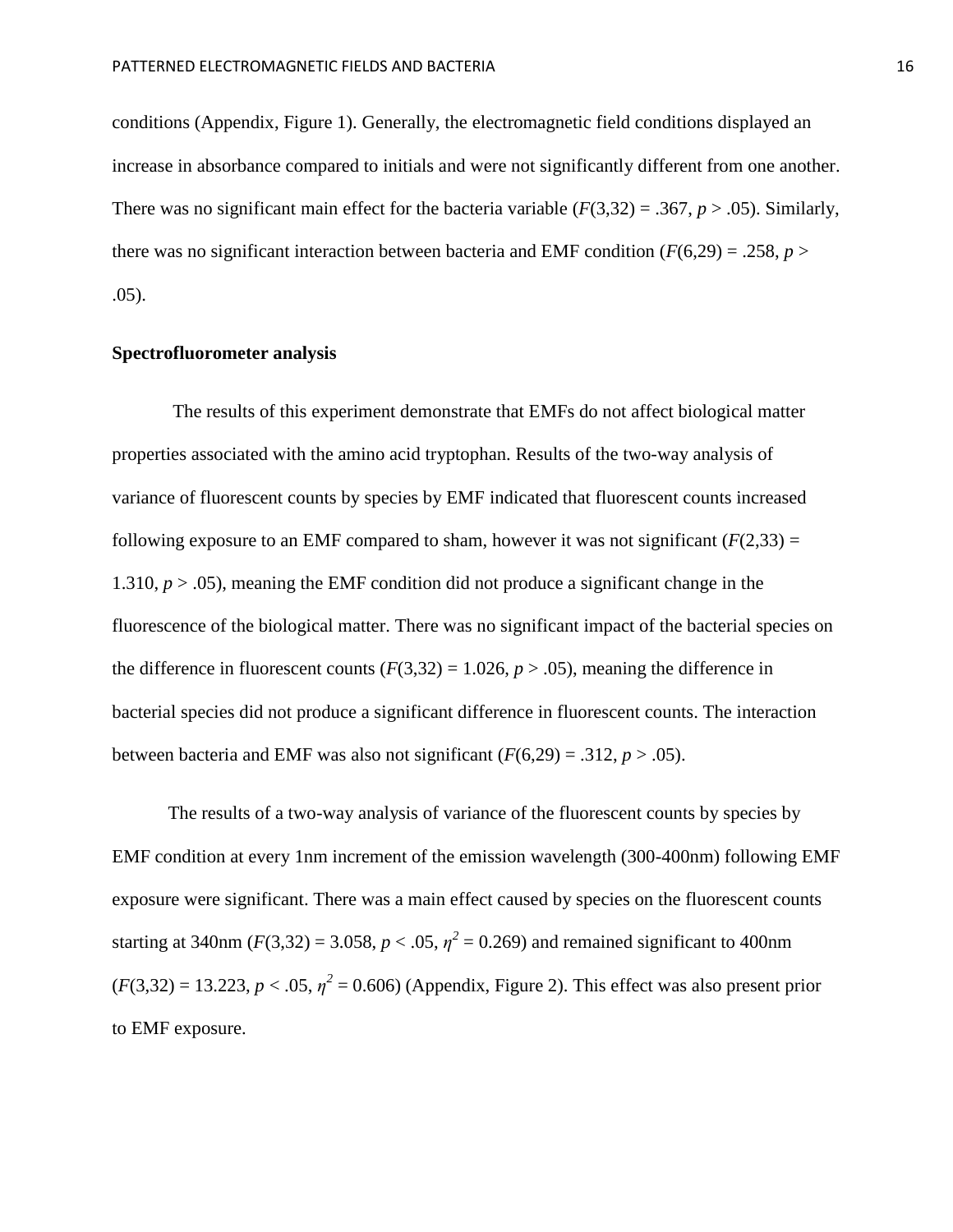#### **Discussion**

As expected, the results of this experiment show that EMFs have an influence on biological matter. All biological matter from the four species of bacteria displayed an increase in absorbance following a one hour exposure to an EMF whereas the sham field did not. In other words, more light was being absorbed by the solution of biological matter for the field conditions, therefore less light was travelling through to the detector and the solution became cloudier after the EMF exposure. As Ruban et al. (1993) indicated, an increase in absorbance is an indicator of aggregation, where smaller structures draw closer to one another and form larger complexes. These larger structures absorb more energy which would explain the increase in absorbance.

The spectrofluorescent analysis showed that there was an increase in photon emission associated with the amino acid tryptophan following an exposure to an electromagnetic field compared to sham; however the increase was not significant. This entails that the integrity of biological matter containing tryptophan did not change significantly. On the other hand, when comparing the fluorescence at every 1nm increment of the emission wavelength (300-400nm) before and after EMF exposure, there is a significant difference between fluorescent counts of the biological matter from the different species of bacteria starting at 340nm, within range of the peak emission of tryptophan (Dalteria et al., 1986). This serves as validation that the species of bacteria are structurally different. According to Figure 2, *Escherichia coli* and *Staphylococcus epidermidis*, Gram-negative and Gram-positive respectively, more closely resemble each other whereas *Serratia marcescens* and *Staphylococcus aureus*, also Gram-negative and Gram-positive respectively, show similarities despite differences in their membrane structures. This could be attributed to the differences of bacterial concentration as *Escherichia coli* and *Staphylococcus*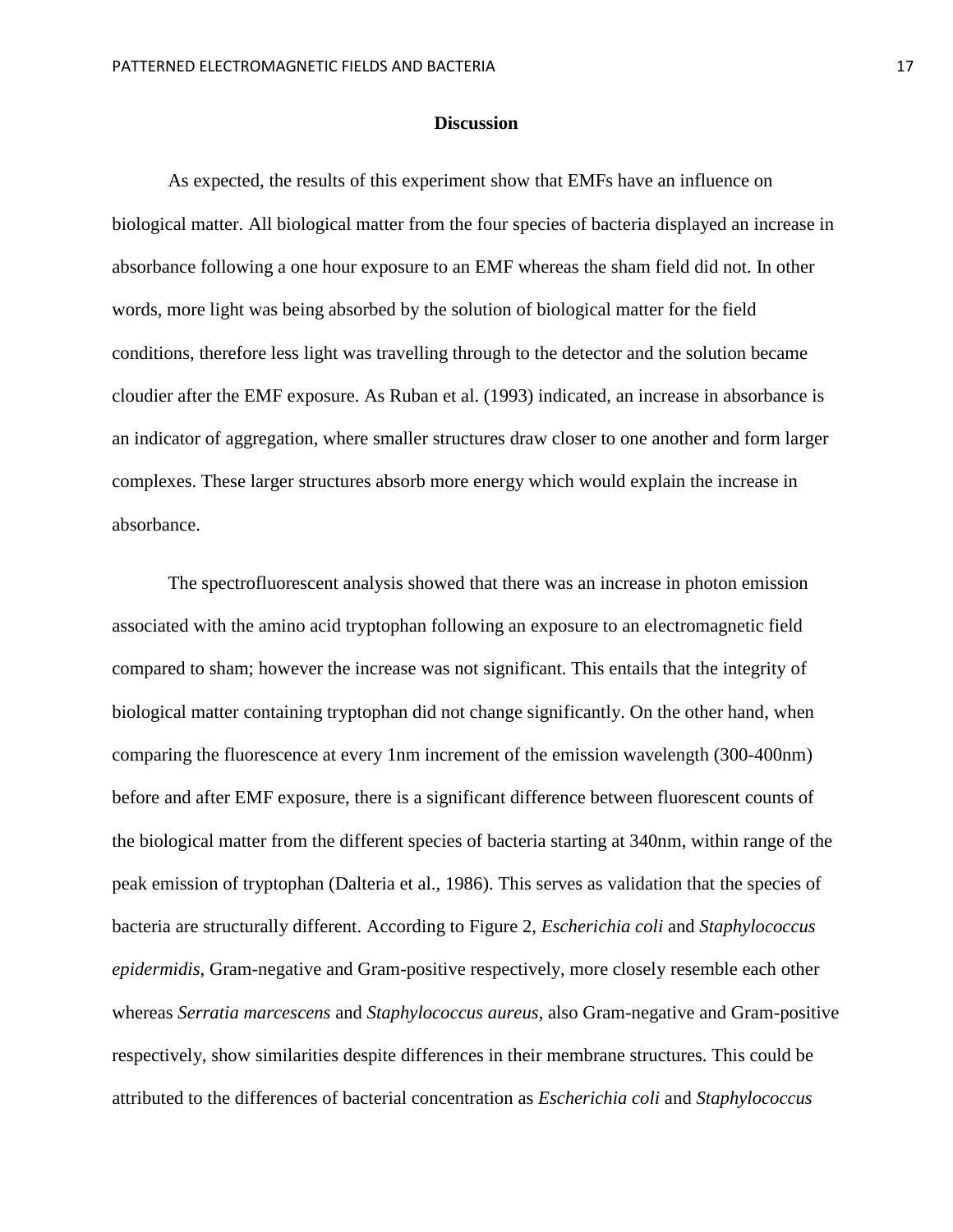*epidermidis* contained higher concentrations than *Serratia marcescens* and *Staphylococcus aureus* resulting from their diverse growth rates (Tessaro, Murugan, & Persinger, 2015).

If aggregation is occurring and yet there is no significant change in biological matter structure, what could be the mechanism of this phenomenon? Let's consider the amount of energy stored within a volume from an EMF denoted by the equation  $E=(B^2/\mu)$  x V where E is the amount of energy stored in Joules, B is the strength of the EMF in Tesla  $(3.0 \times 10^{-6} T)$  for LTP-EMF),  $\mu$  is the magnetic permeability constant (4 $\pi$  x 10<sup>-7</sup> N/A<sup>2</sup>) and V is the volume of the solution (1 x 10<sup>-5</sup> m<sup>3</sup>). This equation yields 1.15 x 10<sup>-10</sup> J which, when divided by the total number of bacteria within the entire solution  $({\sim}10^{10})$  equals  ${\sim}10^{-20}$  J, a very important neuromolecular quantum (Persinger, 2010). This value is within the range of the amount of energy observed for the formation of new biochemical bonds and to preserve intermolecular forces (Persinger, 2010). Therefore that amount of energy could be responsible for the formation of new biochemical bonds which could lead to aggregations that are maintained by the intermolecular forces. That quantum is also associated with an increase in the viscosity of water (Persinger, 2014). Ghauri and Ansari (2006) performed an experiment where they demonstrated an increase in the viscosity of water subsequent to the exposure of an EMF. This increase in viscosity implies the water is becoming thicker and more compact, thus bringing the molecules closer together. They hypothesized that the EMF increased the amount of hydrogen bonds, a type of intermolecular force between polar molecules, caused by a hydrogen atom with a partially positive charge and an atom of a separate molecule with a partially negative charge. This could explain the increase in absorbance values following the stimulation of an EMF occurring in the current study.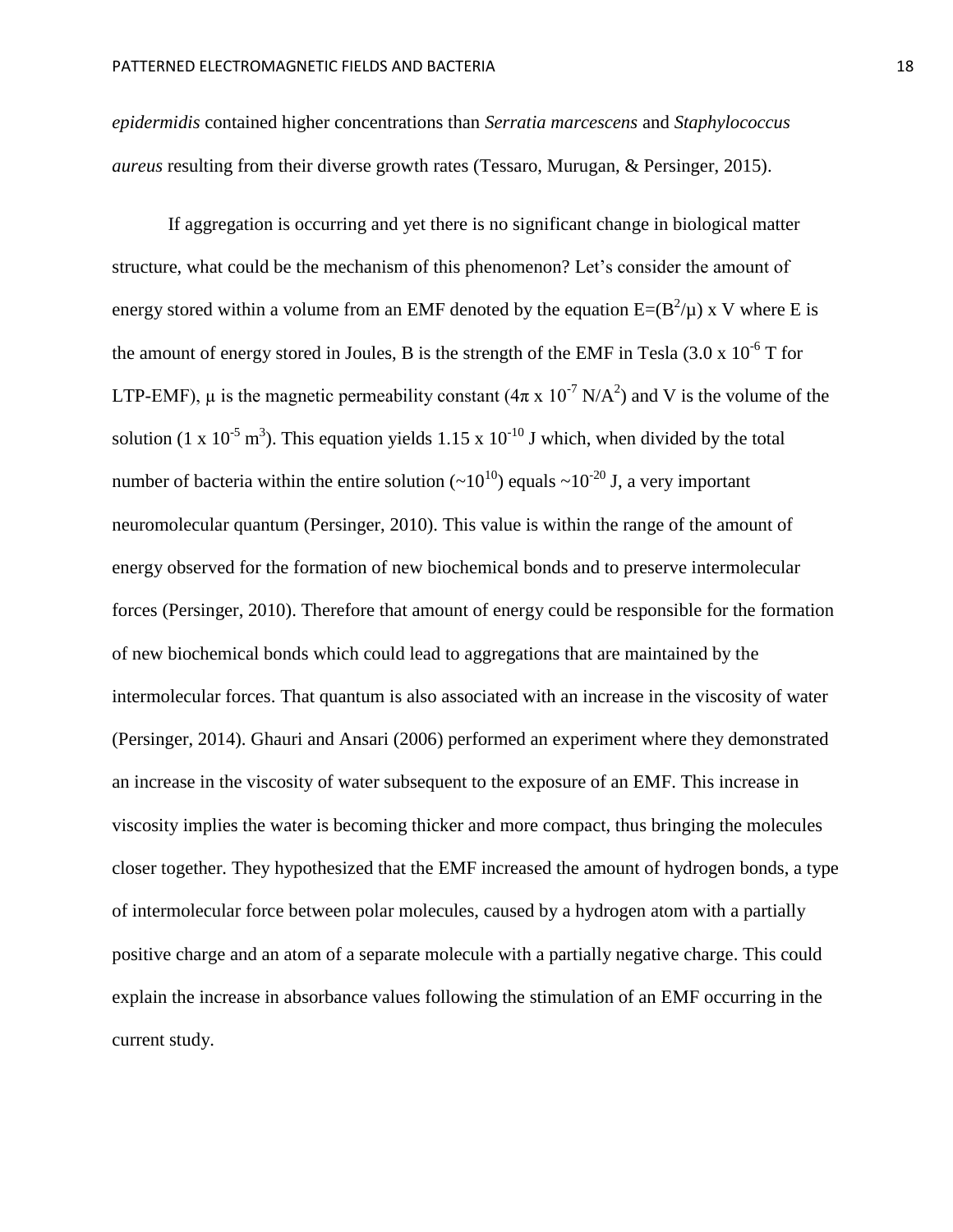## **Implications**

The results of this study suggest that EMF played a vital role in the aggregation of biological matter. Miller (1953) devised an experiment to simulate Earth's atmosphere billions of years ago. In his study, he placed water containing Earth's primitive oceans in a closed system composed of glass and boiled it to evaporate the water which created its primitive atmosphere. He then generated a spark to simulate lightning. The evaporated water would travel through a condenser and condensate into a collecting trap. After noticing the collected water transformed pink, he performed chromatography to identify the substance immersed inside. This substance was recognized as amino acids which he hypothesized to be the first abiogenic molecules to appear on Earth. In other words, they were the first molecules required for natural processes of life to be formed from non-living matter, also known as the theory of abiogenesis. The present study can relate to it since aggregates of biological matter were formed in a solution using an EMF. The EMF would serve as the closed system (Earth's geomagnetic field) in order to allow the biological matter to remain within proximity of each other. Water would serve as the medium required to bring these molecules together through an increase in viscosity induced by the EMF. Therefore without the EMF surrounding the Earth, the molecules could have easily escaped the atmosphere and scattered across the universe.

This study also demonstrates that EMFs interact with all that is made of water. All life on Earth is composed of water as all biological systems are made of cells which contain water (Woodard & White, 1986). The human body is composed of approximately 65% water (Mitchell, Hamilton, Steggerda, & Bean, 1945). The human brain is composed of 73% water (Mitchell et al., 1945). Seeing as EMF affect properties of water, then these changes would in turn affect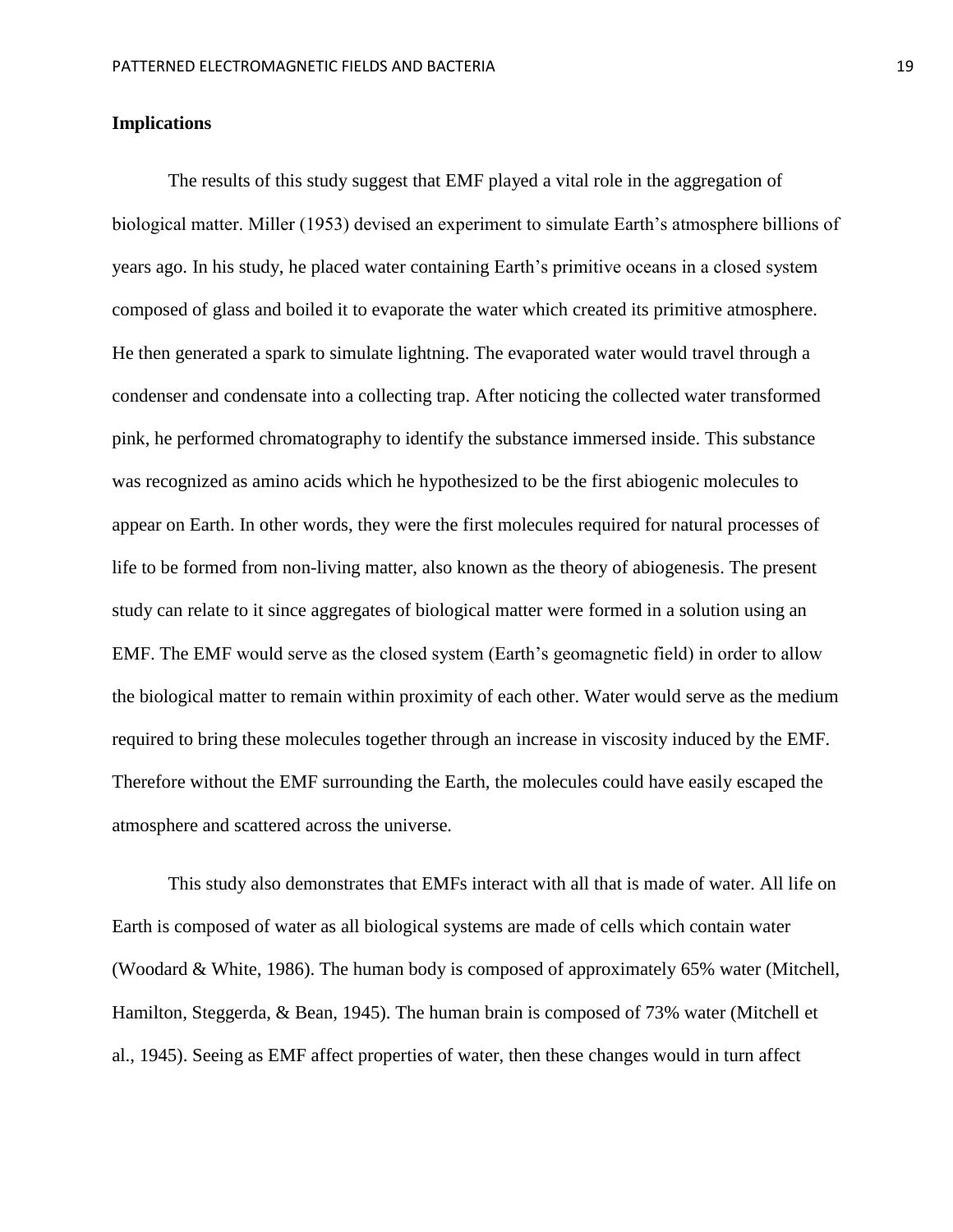cellular processes involved with water. Therefore this study implies that EMFs produce their effects on biological systems by affecting the water that composes them.

#### **Limitations and Future Directions**

The present study indicates certain limitations. Although the degree of fragmentation for the bacteria was confirmed to be 100% in the first trial, it was not re-evaluated for the remainder of the experiment. The metabolic activity of non-fragmented bacteria could have influenced the absorbance values. There could have also been cross contamination as the same syringe and needles were employed to induce fragmentation via mechanical shearing. Despite washing the syringe and needles with distilled water after each bacterium, traces of them could have remained within these tools.

Further studies should be conducted to confirm the results of the present study. Alternatively, employing the geomagnetic field would confirm the relevance of this study to the theory of abiogenesis. Performing this very same experiment and using phase contrast microscopy to visualize the forming of aggregates would evaluate the validity of water as the mechanism behind these effects. Finally, replicating Miller's study (1953) and adding the geomagnetic field would confirm the role that the Earth's EMF played in the creation of biogenic molecules.

The present study has demonstrated that specific patterned EMFs are capable of inducing changes in biological matter. It is hypothesized that EMF initiate their effects through water, an essential medium present in all life. Further studies are required in order to expand our understanding of their interaction.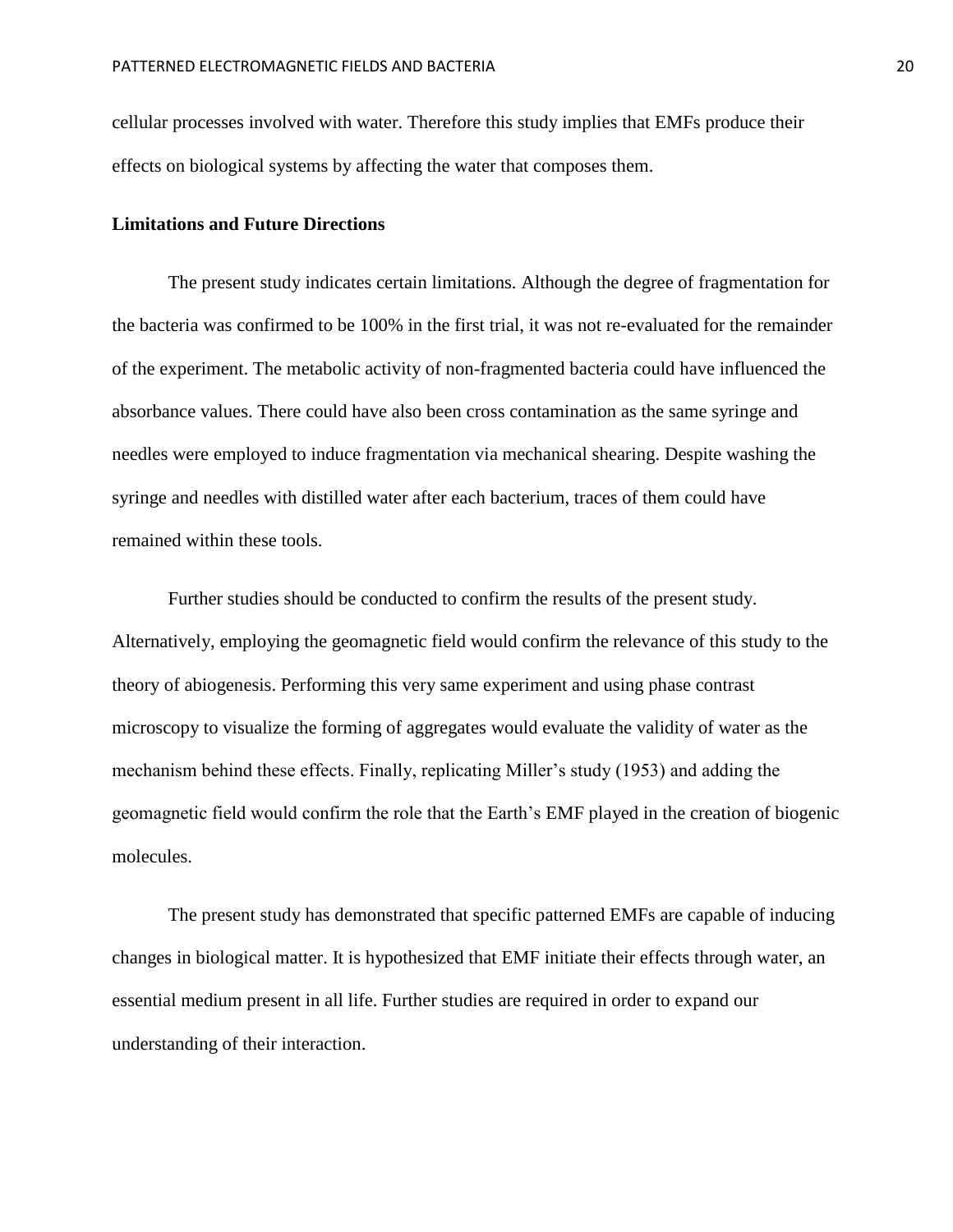## References

- Barnes, S. E., & Maekawa, S. (2007). Generalization of Faraday's law to include nonconservative spin forces. *Physical review letters, 98(24),* 246601.
- Black Jr, W. C., & Robinson, S. E. (1990). Analysis of biological signals using data from arrays of sensors. U.S. Patent No. 4,977,896. Washington, DC: U.S. Patent and Trademark Office.
- Bronk, B. V., & Reinisch, L. (1993). Variability of steady-state bacterial fluorescence with respect to growth conditions. *Applied spectroscopy*, *47*(4), 436-440.
- Dalterio, R. A., Nelson, W. H., Britt, D., Sperry, J., Psaras, D., Tanguay, J. F., & Suib, S. L. (1986). Steady-state and decay characteristics of protein tryptophan fluorescence from bacteria. *Applied spectroscopy*, *40*(1), 86-90.
- Dotta, B. T., & Rouleau, N. Y. (2014). Electromagnetic Fields as Structure-Function Zeitgebers in Biological Systems: Environmental Orchestrations of Morphogenesis and Consciousness. *Name: Frontiers in Integrative Neuroscience*, *8*, 84.
- Fahidy, T. Z. (2002). The effect of magnetic fields on electrochemical processes. *In Modern aspects of electrochemistry (pp. 333-354).* Springer US.
- Fojt, L., Strašák, L., Vetterl, V., & Šmarda, J. (2004). Comparison of the low-frequency magnetic field effects on bacteria Escherichia coli, Leclercia adecarboxylata and Staphylococcus aureus. *Bioelectrochemistry, 63(1-2),* 337-341.
- Ghauri, S. A., & Ansari, M. S. (2006). Increase of water viscosity under the influence of magnetic field. *Journal of Applied Physics*, *100*(6), 066101-066101.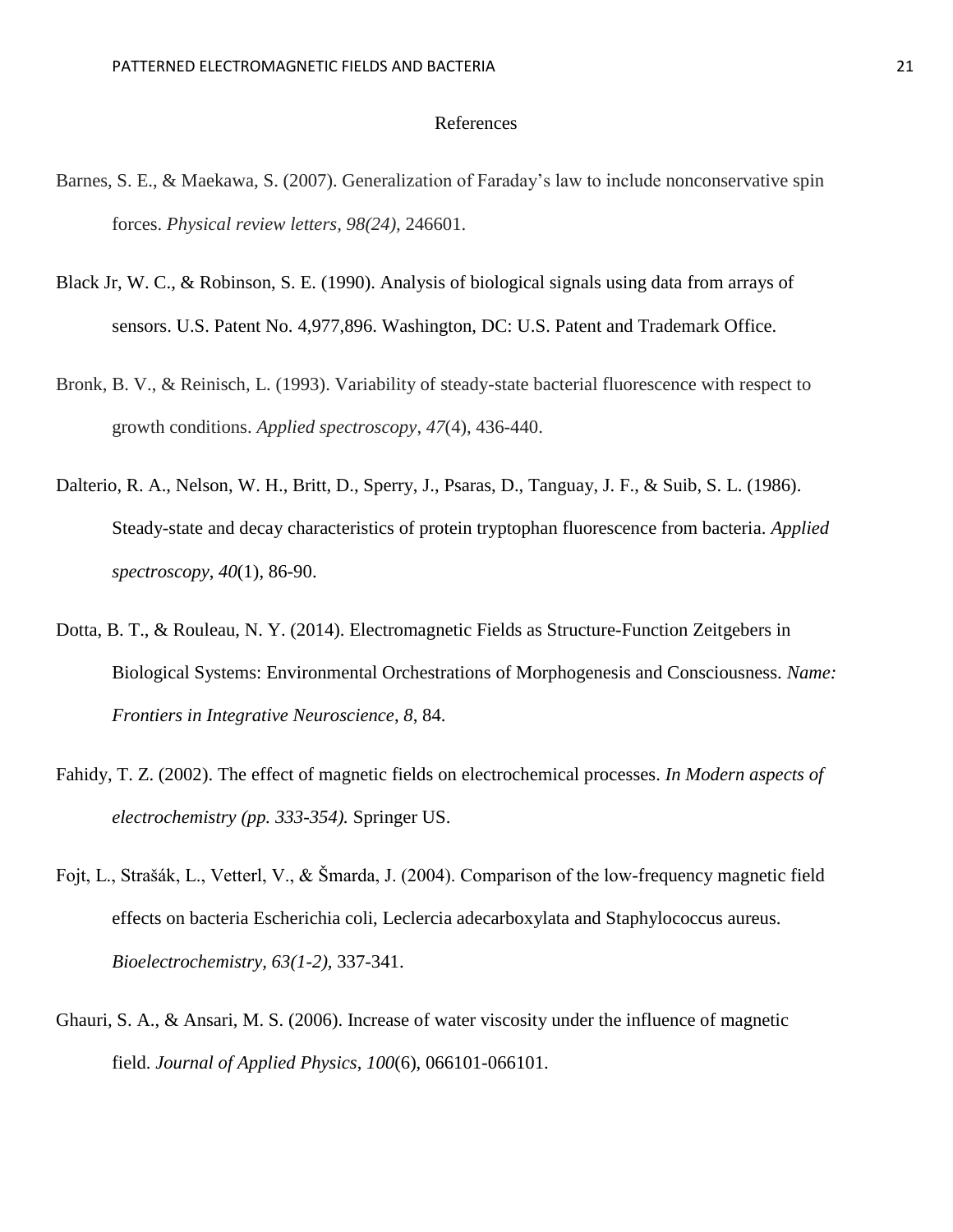- Gitai, Z. (2005). The new bacterial cell biology: moving parts and subcellular architecture. *Cell*, *120*(5), 577-586.
- Griffiths, D. J., & Reed College. (1999). Introduction to electrodynamics (Vol. 3). Upper Saddle River, NJ: Prentice hall.
- Hugenholtz, P. (2002). Exploring prokaryotic diversity in the genomic era. *Genome Biology, 3(2*), 1-8.
- Knave, B. (2001). Electromagnetic fields and health outcomes. *Annals of the Academy of Medicine, Singapore, 30(5),* 489-493.
- Mach, Q. H., & Persinger, M. A. (2009). Behavioral changes with brief exposures to weak magnetic fields patterned to stimulate long-term potentiation. *Brain research, 1261*, 45-53.
- Martin, L. J., Koren, S. A., & Persinger, M. A. (2005). Thermal analgesic effects from weak, complex magnetic fields: critical parameters. *Electromagnetic Biology and Medicine, 24(2),* 65-85.
- Miller, S. L. (1953). A production of amino acids under possible primitive earth conditions. *Science*, *117*(3046), 528-529.
- Misner, C. W., & Wheeler, J. A. (1957). Classical physics as geometry. *Annals of physics, 2(6),* 525- 603.
- Mitchell, H. H., Hamilton, T. S., Steggerda, F. R., & Bean, H. W. (1945). The chemical composition of the adult human body and its bearing on the biochemistry of growth. *Journal of Biological Chemistry*, *158*(3), 625-637.
- Mueller, P., & Rudin, D. O. (1968). Action potentials induced in biomolecular lipid membranes.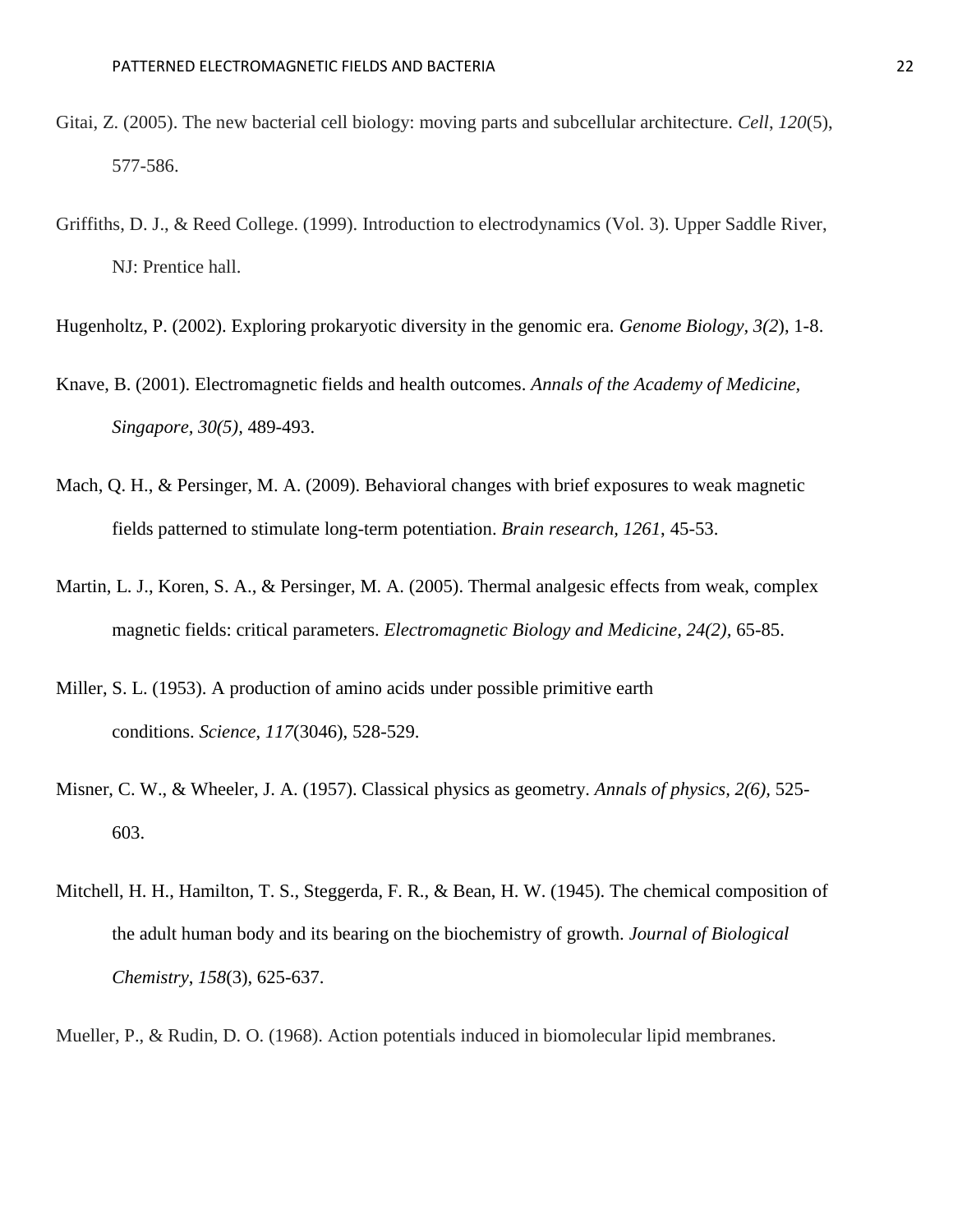- Murugan, N. J., Karbowski, L. M., Lafrenie, R. M., Persinger, M. A., & Aegerter, C. M. (2013). Temporally-Patterned Magnetic Fields Induce Complete Fragmentation in Planaria. *PLoS ONE, 8(4),* e61714.
- Parr, R. G., Ayers, P. W., & Nalewajski, R. F. (2005). What is an atom in a molecule?. *The Journal of Physical Chemistry A, 109(17),* 3957-3959.
- Persinger, M. A. (2001). The neuropsychiatry of paranormal experiences. *Neuropsychiatry*, *13*(4).
- Persinger, M. A. (2010). 10-20 Joules as a neuromolecular quantum in medicinal chemistry: an alternative approach to myriad molecular pathways?.*Current Medicinal Chemistry*, *17*(27), 3094-3098.
- Persinger, M. A. (2014). Quantitative Convergence between Physical-Chemical Constants of the Proton and the Properties of Water: Implications for Sequestered Magnetic Fields and a Universal Quantity. *Physics and Astronomy*, *2*, 1-10.
- Pilla A. (2006). Mechanisms and therapeutic applications of timevarying and static magnetic fields. In: Barnes F, Greenbaum B, editors. Handbook of biological effects of electromagnetic fields.3rd edition. Boca Raton, FL: CRC Press
- Rendina, G. (1971). Experimental methods in modern biochemistry.
- Ruban, A. V., Horton, P., & Young, A. J. (1993). Aggregation of higher plant xanthophylls: differences in absorption spectra and in the dependency on solvent polarity. *Journal of Photochemistry and Photobiology B: Biology*, *21*(2), 229-234.

Sears, C. L. (2005). A dynamic partnership: celebrating our gut flora. *Anaerobe,11(5),* 247-251.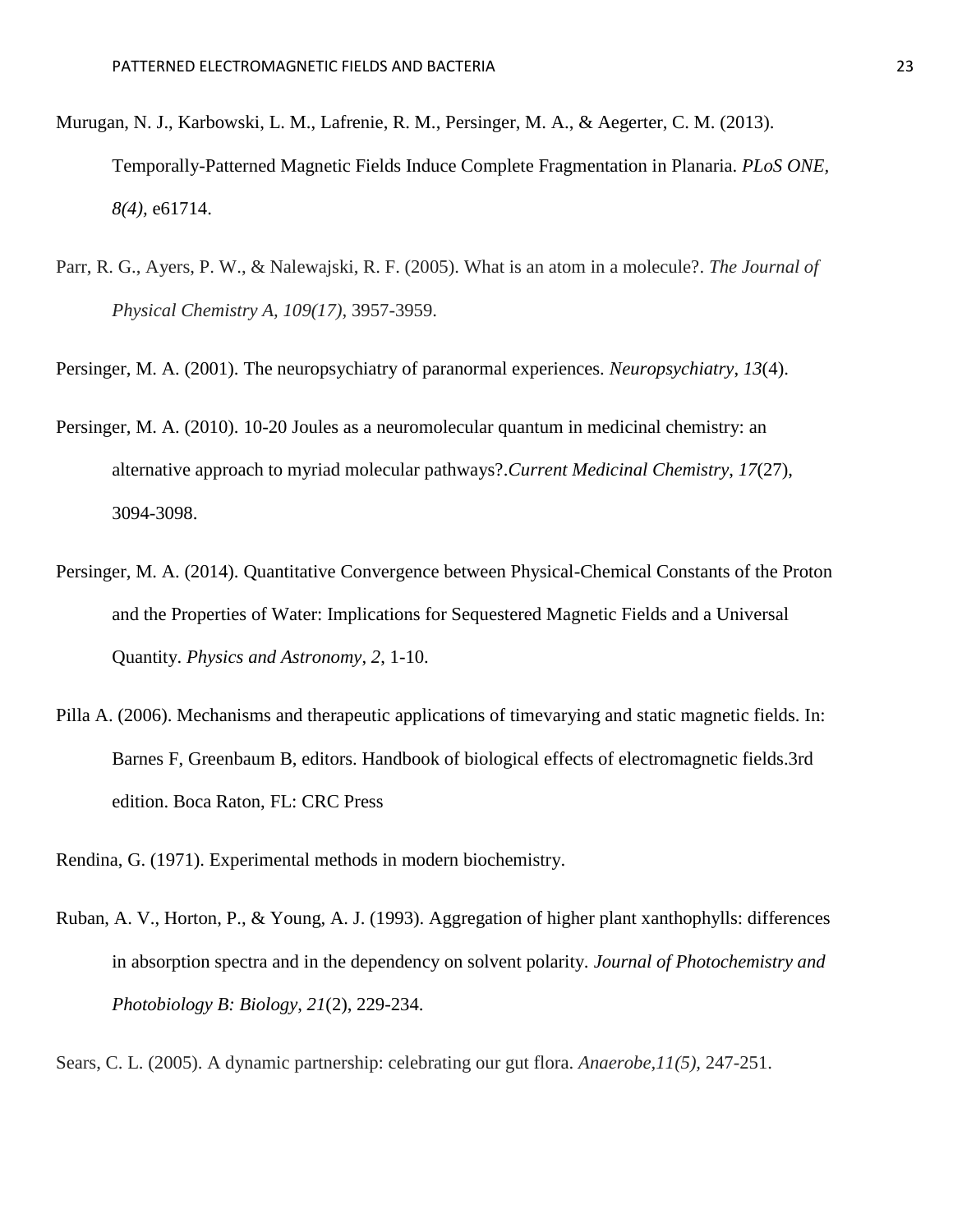- Tessaro, L. W., & Persinger, M. A. (2013). Optimal durations of single exposures to a frequencymodulated magnetic field immediately after bisection in planarian predict final growth values. *Bioelectromagnetics, 34(8),* 613-617.
- Tessaro, L. W., Murugan, N. J., & Persinger, M. A. (2015). Bacterial growth rates are influenced by cellular characteristics of individual species when immersed in electromagnetic fields. *Microbiological Research*.
- Woese, C. R., Kandler, O., & Wheelis, M. L. (1990). Towards a natural system of organisms: proposal for the domains Archaea, Bacteria, and Eucarya*. Proceedings of the National Academy of Sciences, 87(12),* 4576-4579.
- Woodard, H. Q., & White, D. R. (1986). The composition of body tissues. *The British journal of radiology, 59(708)*, 1209-1218.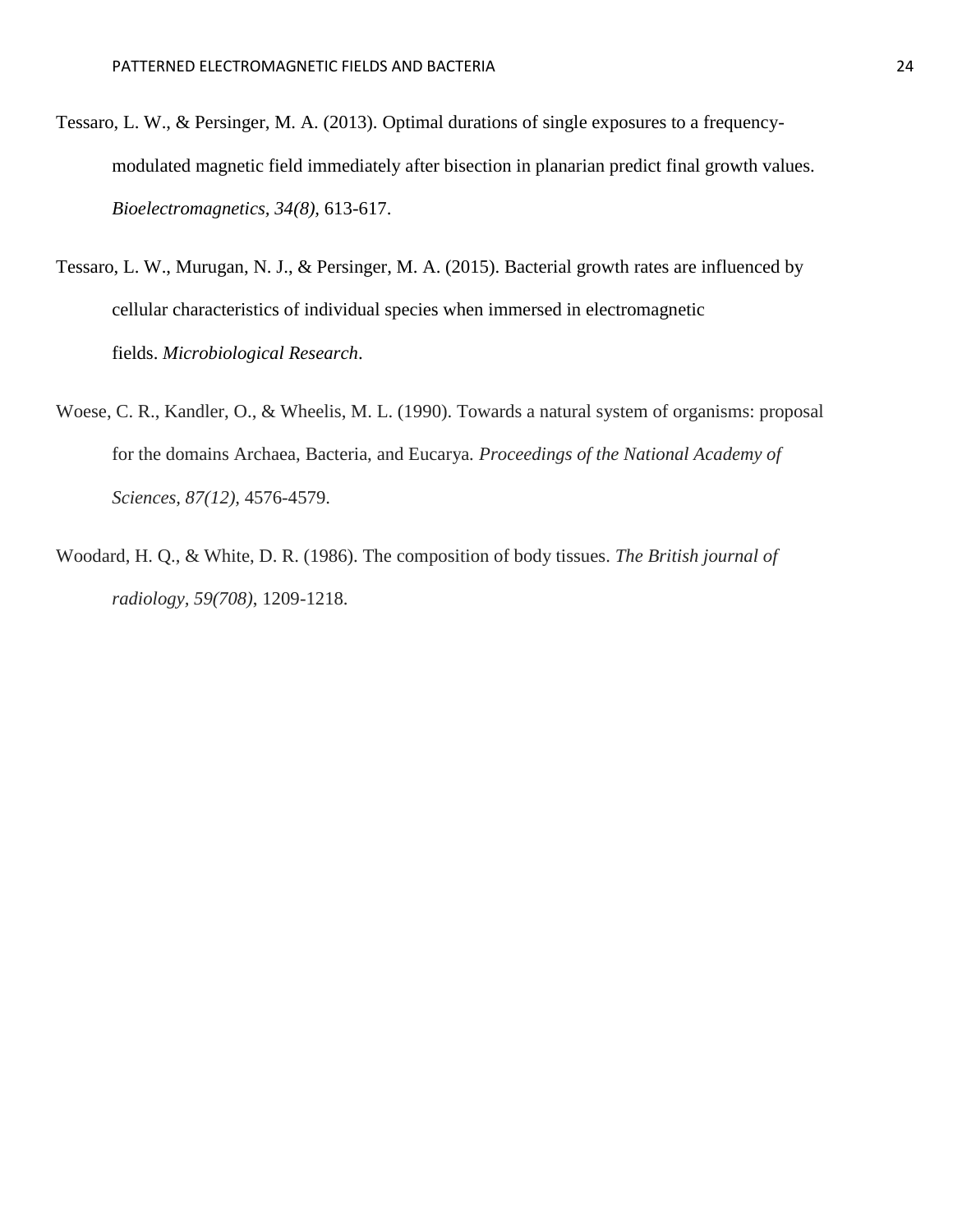

**Appendix**

*Figure 1.* Average change in absorbance values following a one hour exposure to a field condition. Error bars represent the standard error of the means.